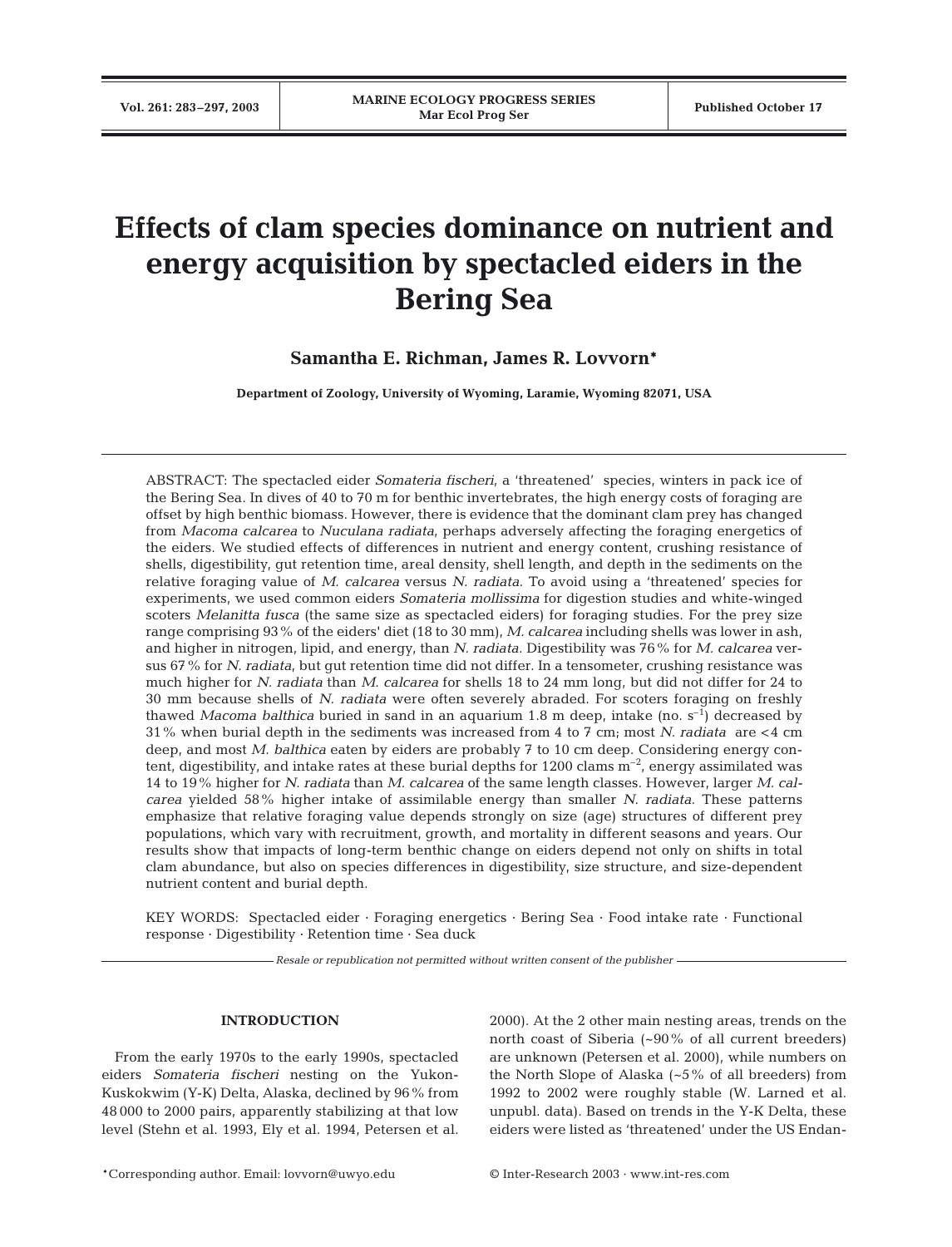gered Species Act in 1993. Reasons for the decline are unclear, but modeling indicates that a major limiting factor is adult mortality (US Fish & Wildlife Service 1996). Lead poisoning causes appreciable mortality of adult females during breeding, but up to 46% of the annual mortality of adult females there appears to occur in the non-breeding period when the eiders are at sea (Grand et al. 1998, Flint et al. 2000). From late December to mid-April, the only known wintering area for spectacled eiders is among leads in the pack ice of the Bering Sea southwest of St. Lawrence Island (Petersen et al. 2000). There they dive 40 to 70 m for benthic prey, mainly bivalves, which have been present in very high densities (Grebmeier & Cooper 1995, Grebmeier & Dunton 2000, Lovvorn et al. 2003).

In the Bering Sea, an oceanic regime shift to warmer conditions occurred in 1976–77, and apparently a lesser shift (still with warm temperatures) in 1989 (Hare & Mantua 2000, Bond & Adams 2002). These shifts caused widespread alterations in the Bering Sea food web (National Research Council 1996, Conners et al. 2002, Hunt et al. 2002). Perhaps as part of this change, *Macoma calcarea*, which dominated clam biomass in the 1950s and early 1960s, had been replaced in dominance by the clam *Nuculana radiata* by the late 1980s (Sirenko & Koltun 1992, National Research Council 1996). Studies begun in the mid-1980s have shown declines in the biomass  $m^{-2}$  and mean sizes of clams (Grebmeier & Dunton 2000). In areas where the eiders winter, the bivalve community now consists mainly of *N. radiata* and *Nucula belloti*, with much lower abundance of *M. calcarea* (National Research Council 1996). Over 99% of the dry mass eaten by 12 spectacled eiders collected on the wintering area in March 2001 was *N. radiata*, with no *Malcarea balthica* and only traces of *N. belloti* (Lovvorn et al. 2003). Although this sample of eiders was small and from a limited area, it indicates that *N. radiata* dominates the current diet of spectacled eiders in their main wintering habitat.

Details of the chronology and spatial extent of the benthic shift are unknown; however, available data raise questions about effects on the foraging energetics of eiders, and their acquisition of body reserves for overwinter survival and reproduction (Lovvorn et al. 2003). In common eiders *Somateria mollissima*, adequate fat stores in females are important to both nest success and duckling survival (Korschgen 1977, Bustnes & Erikstad 1991, Erikstad et al. 1993, Swennen et al. 1993), and many females do not nest in years when their body reserves are too low (Coulson 1984). Prey conditions before arrival at nesting sites appear to be critical for acquiring the needed reserves (Pehrsson 1975, Milne 1976, Parker & Holm 1990, Christensen 2000, Guillemette 2001, Oosterhuis & van Dijk 2002). For spectacled eiders, a shift in dominant prey species on wintering areas, together with decreased density and size of clams (Grebmeier & Dunton 2000), might have played a role in population trends.

Acquisition of nutrients and energy depends on the intake rate of food items, and the food's size, nutrient content, digestibility, and retention time in the gut (Kaiser et al. 1992, Ball 1994, Jeschke et al. 2002). Rate of food intake at a range of prey densities, known as the functional response, is critical to foraging profitability (energy gain minus cost) (Myers et al. 1980, Wanink & Zwarts 1985, Draulans 1987, Piersma et al. 1995). A type 2 functional response, in which intake rate increases with increasing prey density up to an asymptote where intake is limited by handling time, often typifies diving duck foraging on benthic foods (Giles 1990, Lovvorn & Gillingham 1996). Prey depth in the sediments has important effects on the functional responses of crabs and shorebirds eating clams (Wanink & Zwarts 1985, Lipcius & Hines 1986, Zwarts & Blomert 1992, Seitz et al. 2001), but effects of prey depth have seldom been studied for diving ducks (Carbone 1995, Richman 2002). Nutrient and energy content, digestibility, and crushing resistance of shells can vary with both species and size of bivalves (Beukema & de Bruin 1977, Jorde & Owen 1988, Bustnes & Erikstad 1990, Piersma et al. 1993), and various studies have shown size selection of bivalves by diving ducks (Draulans 1982, 1984, Bustnes & Erikstad 1990, de Leeuw & van Eerden 1992, Bustnes 1998, Hamilton et al. 1999). In these studies, preference for smaller bivalves than expected was explained by differential availability, handling times, effects of meat:shell ratios on nutrient gain relative to passage rates, or as a means of avoiding prey that are too large to swallow. Resistance of shells to crushing in the gizzard may also affect selection of species and sizes of bivalve prey (Navarro et al. 1989).

For the clams *Nuculana radiata, Macoma calcarea*, and *Nucula belloti*, we measured the energy and macronutrient content and crushing resistance of shells. Because *N. belloti* was eaten in only trace amounts (Lovvorn et al. 2003), we measured the digestibility and gut retention time by captive eiders of *N. radiata* and *M. calcarea* only. We also determined the functional responses of ducks foraging on freshlythawed clams of different sizes buried at different depths in sand at the bottom of an aquarium. To avoid using a 'threatened' species in experiments, we used common eiders for digestion studies, and whitewinged scoters *Melanitta fusca* (the same size as spectacled eiders) for studies in the dive tank. Applicability of results for scoters was verified by trials with a captive spectacled eider.

Given the high densities achieved by these clams in the field, we carried out repeated foraging experi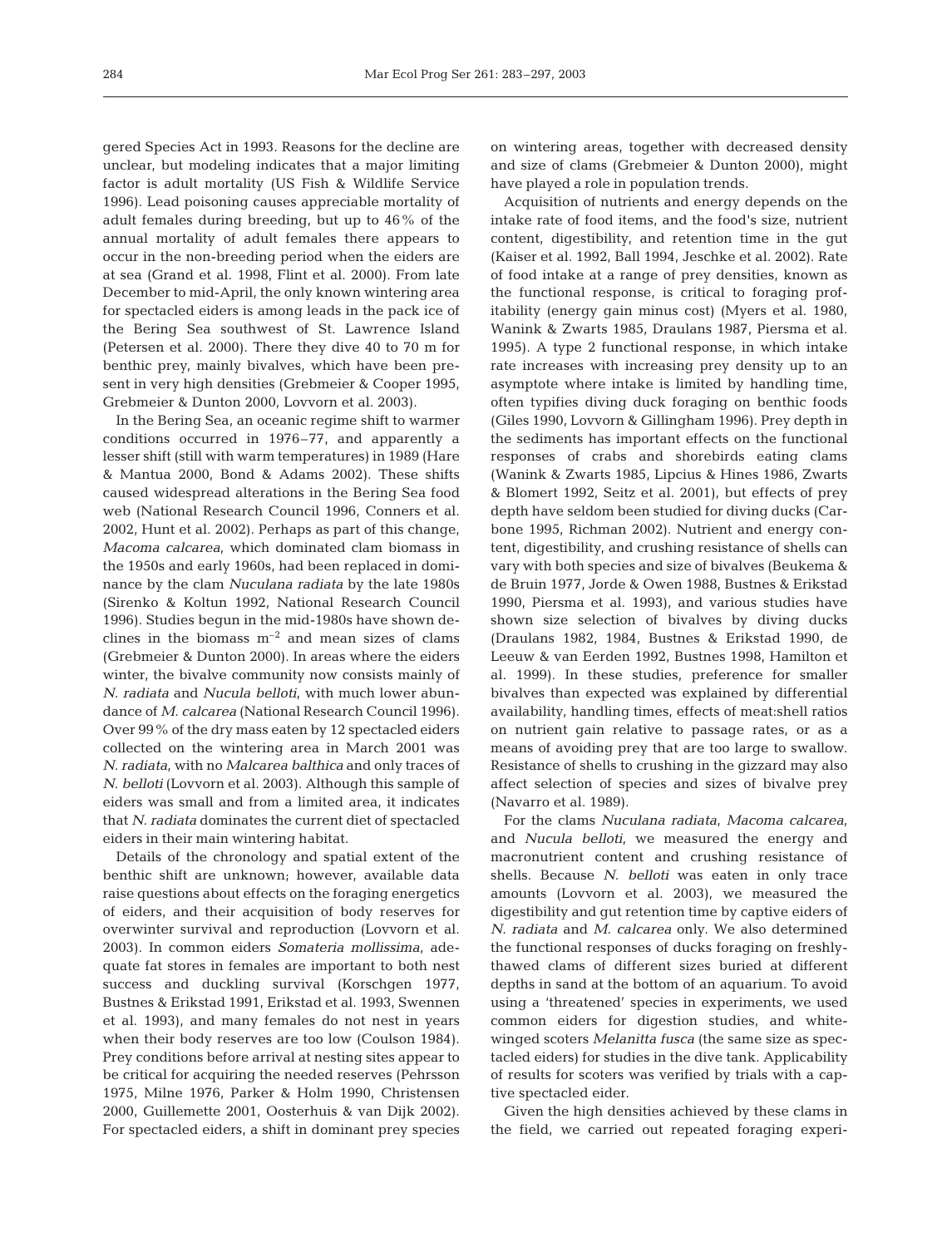ments at densities up to  $1600 \text{ m}^{-2}$ . To collect so many clams of suitable size during cruises in the Bering Sea was impractical, so instead we used *Macoma balthica* collected with a commercial clam dredge in Chesapeake Bay, Maryland, USA. Results for *M. balthica* were assumed to be the same as for *M. calcarea*, and their applicability to *Nuculana radiata* was confirmed by a set of trials with the latter species. The specially designed dive tank we used (see 'Materials and methods') was in prairie Canada, and it was infeasible to transport and maintain such large numbers of live saltwater clams (~30 000 *M. balthica* and 4000 *N. radiata***)** for several months of experiments in this freshwater tank. In the field, burial depths of clams can increase during winter when birds are present; however, such trends appear to be long-term and driven by cohort age or seasonal physicochemical factors, rather than short-term predator avoidance per se (Reading & McGrorty 1978, Evans 1979, Zwarts et al. 1992). Experiments have shown that subtidal clams do not alter their behavior during close approach by isopod or fish predators (Peterson & Quammen 1982, Peterson & Skilleter 1994, Tallqvist 2001), and measured burrowing rates of 0.07 to 0.13 mm  $s^{-1}$  in either sand or mud (Stanley 1970, Tallqvist 2001) are far too slow to avoid capture after detection by diving ducks. Because ducks consume whole clams rather than just nipping their siphons (cf. Skilleter & Peterson 1994), retracting siphons would not prevent ingestion by ducks. Thus, predation rates on freshly-thawed clams should be reasonably similar to those on live clams.

By combining data on functional responses and clam composition and digestibility, we compared *Nuculana radiata* and *Macoma calcarea* in terms of their foraging value (intake rate of digestible nutrients at a given prey density). This comparison provided insights into possible effects of a shift in clam species dominance on the foraging energetics of spectacled eiders during winter.

## **MATERIALS AND METHODS**

**Composition and crushing resistance of clams.** Shell lengths of *Nuculana radiata*, *Macoma calcarea,* and *Nucula belloti* collected in the Bering Sea (Stns CD1 and VNG3.5, see Lovvorn et al. 2003) were measured along the anterior-posterior axis to the nearest 0.1 mm, and divided into 6 mm length classes (6.1 to 12.0 mm, 12.1 to 18.0 mm, 18.1 to 24.0 mm, and 24.1 to 30.0 mm). Soft tissues of individual clams were dissected from the shell, and soft tissues, shells, and whole clams (separate samples) were weighed to the nearest 0.0001 g and oven-dried separately at 60°C to constant mass. Water content and dry mass of shell,

soft tissue, and whole clams were averaged for each length class. Individual shells and soft tissue were burned in a muffle furnace at 500°C for 6 h to yield ash-free dry mass (AFDM). Ash mass of soft tissue was negligible and not included in calculating AFDM. These data were fitted with nonlinear regressions. Uneven distributions of samples along a rising curve within a length class could bias the mean value for that length class. Consequently, we used predicted values at the midpoint of each length class, and considered these values to differ between length classes if their 95% confidence intervals did not overlap.

Energy analyses with bomb calorimetry required larger samples (~0.5 g dry mass including shell) than were contained in most individual clams (see 'Results'). Therefore, we pooled 5 whole clams for each species and length class, except for the 6 to 12 mm length class, for which 10 clams of each species were pooled. Nitrogen and lipid analyses were performed on flesh removed from shells. Lipid content, determined by extraction with petroleum ether, again required more material than was contained in single clams, so 10 clams were pooled for each species and length class. Subsamples of the dried flesh homogenate were analyzed for nitrogen content with an elemental analyzer (Fison Instruments). Fractions of energy, lipid, and nitrogen for pooled samples were then converted to absolute amounts for the mean dry mass of each species and length class.

Because eiders consume whole clams and crush the shells in their gizzard, we used a tensometer (Soiltest) to measure the force needed to crack the shells of each bivalve species in different length classes. The pressing surfaces contacted opposing valves just below the umbo (thickest part of the shell). Force was gradually increased until the shell first cracked.

**Digestibility trials.** Feeding trials were conducted from November to December 2000 at the University of Wyoming. Two common eiders were raised from eggs collected on Pancake Island, Nova Scotia, Canada, in June 2000, and 2 males and 2 females were obtained from a private aviculturist. When not involved in feeding trials, the eiders were housed in an outdoor aviary and fed a diet of 2 parts Mazuri® Waterfowl Maintenance (14.0% crude protein, 3.0% crude fat, 4.5% crude fiber) to 1 part Mazuri® Sea Duck Diet (21.5% crude protein, 5.0% crude fat, 4.5% crude fiber). Grit was not supplied for 2 wk before and during the trials, to prevent variability due to grit in excreta mass and nutrient analyses.

*Nuculana radiata* and *Macoma calcarea* were collected south of St. Lawrence Island in the Bering Sea and stored frozen until thawed before experiments. Shell lengths of clams fed to the birds corresponded to lengths eaten by spectacled eiders in the Bering Sea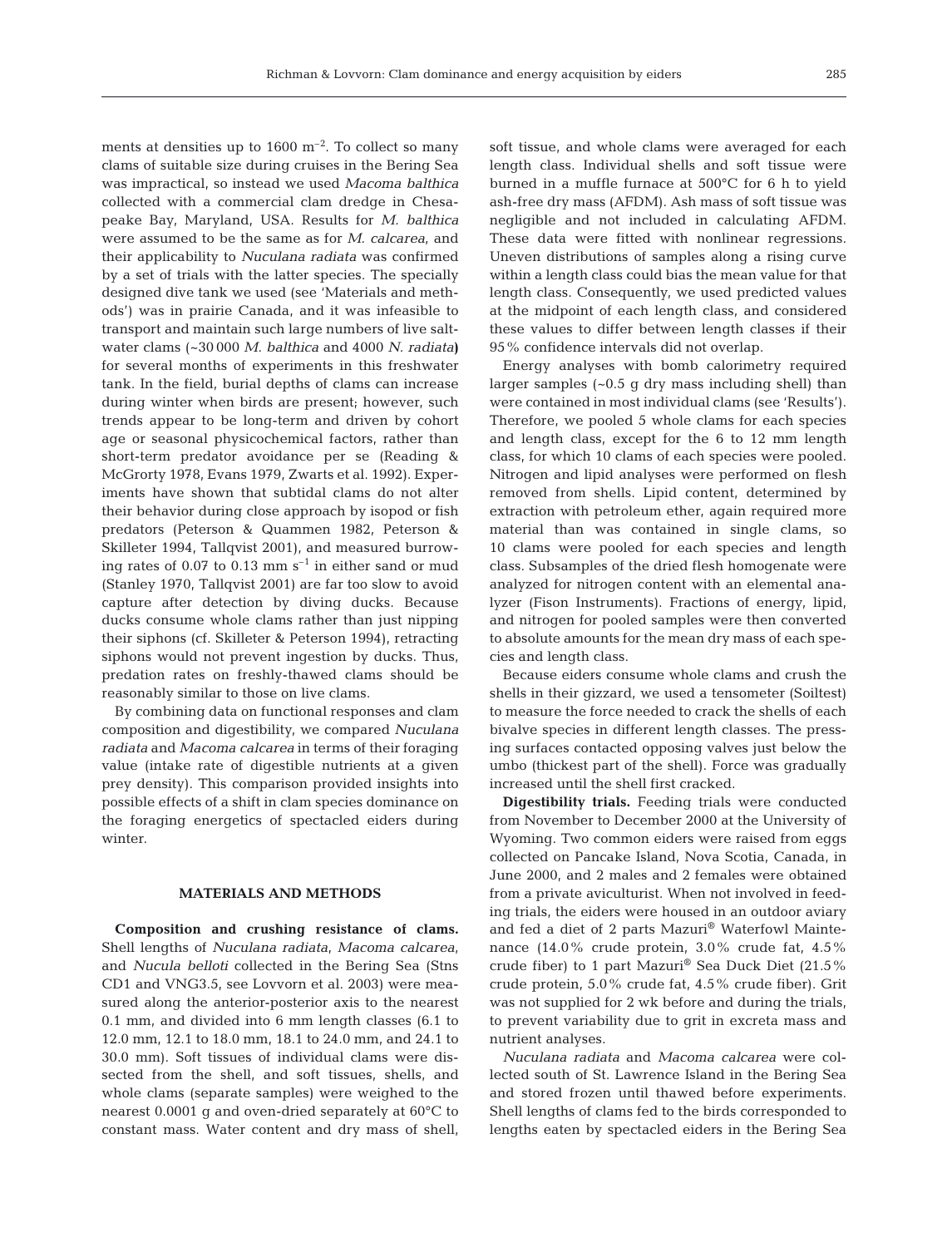(12 to 30 mm, Fig. 1). Common eiders were placed in individual metabolism cages ( $61 \times 45 \times 33$  cm) with galvanized metal sides, and with wire mesh flooring through which excreta dropped onto collection trays lined with plastic sheets. Water was provided ad libitum throughout the experiments. Feeding trials consisted of (1) a 24 h period of acclimation to the cages, (2) a 24 h fasting period, (3) a single force-feeding of a known mass of clams (about 35 g fresh mass including shells), and (4) a 48 h excreta collection period. Each bird was used in 2 feeding trials, in which 1 group of 3 eiders was fed *M. calcarea* in the first trial and then *N. radiata* in the second trial, and the second group of 3 eiders was fed in the reverse order. Two eiders did not adjust well to experimental conditions during the trial feeding of *N. radiata*, showing behavioral stress and anomalous defecation patterns; these birds were removed from analyses. *Nucula belloti* was not used in digestibility trials because it was eaten in only trace amounts, appar-



Fig. 1. *Nuculana radiata.* Percentages of numbers and of total ash-free dry mass (AFDM) in different length classes of entire *N. radiata* clams in the esophagi of 12 spectacled eiders  $(n = 256 \text{ clams})$  collected on 19 March 2001 in the Bering Sea, and in benthic dredge samples  $(n = 2324 \text{ clams})$  near the eider collection site on 31 March 2001. Over 99% of dry mass consumed by these eiders was *N. radiata*. Relative frequencies differed between esophagus and dredge samples for numbers of clams ( $χ²$  test,  $p < 0.001$ ) but not for AFDM (p = 0.098). Data: Lovvorn et al. (2003)

ently incidentally, by spectacled eiders collected in the study area (Lovvorn et al. 2003). These eiders had also eaten no *M. calcarea*; however, *Macoma* spp. were the most common food, while *N. radiata* and *N. belloti* were absent, in esophagi and gizzards of spectacled eiders collected in nearshore areas of St. Lawrence Island from 1987 to 1995 (Petersen et al. 1998).

The test diet was force-fed to the birds by opening the bill and placing thawed clams at the back of the throat with tweezers. Birds were allowed to swallow, but if clams became lodged in the esophagus, a Tygon tube ( 25 cm long and 2 cm wide) was inserted into the throat, pulled back to the top of the proventriculus, and flushed with distilled water from a squeeze bottle. This method of intubation has often been used in digestibility studies with chickens (Sibbald 1979), ducks (Jorde & Owen 1988), and seabirds (Kirkwood & Robertson 1997). Eiders were weighed at the beginning of the acclimation period, immediately before feeding, and at the end of the trial.

During the 24 h fasting period, endogenous excreta were collected every 4 h. After feeding the test diet, excreta were collected hourly for the first 24 h and every 2 h for another 24 h. Ambient temperature was maintained at 13 to 15°C with natural photoperiod (10:14 L:D). Because birds excrete both feces and excretory waste (collectively termed excreta) through a common cloaca, samples were collected and analyzed together. Excreta were transferred to a plastic urine cup with a rubber-coated spatula or pipette, and frozen until analyzed. Excreta were later oven-dried at 60°C to constant mass, and subsamples were ground and homogenized. Content of energy, lipid, nitrogen, and ash were measured as described above.

Assimilation efficiency (*AE)*, or metabolizable energy coefficient, is the fraction of food ingested that is absorbed by the gut. Apparent assimilation efficiency was calculated for each bird fed each clam species by the formula

$$
AE = (GEin - GEout)/GEin
$$
 (1)

where *GE*in and *GE*out are gross energy ingested and excreted (in kJ). Assimilated energy was corrected for nitrogen balance (*NB,* in kJ) by the formula (Brekke & Gabrielsen 1994)

$$
AE_N = [GE_{\rm in} - (GE_{\rm out} + NB)]/GE_{\rm in} \tag{2}
$$

where

$$
NB = (N_{\rm in} - N_{\rm out}) \times 36.5 \tag{3}
$$

In Eq. (3),  $N_{\text{in}}$  and  $N_{\text{out}}$  are nitrogen ingested and excreted (g), and 36.5 is the mean energy content (kJ) per gram urine-nitrogen in birds (Titus et al. 1959, Sibbald 1982). Correction for nitrogen balance is needed because the energy in excreta from endogenous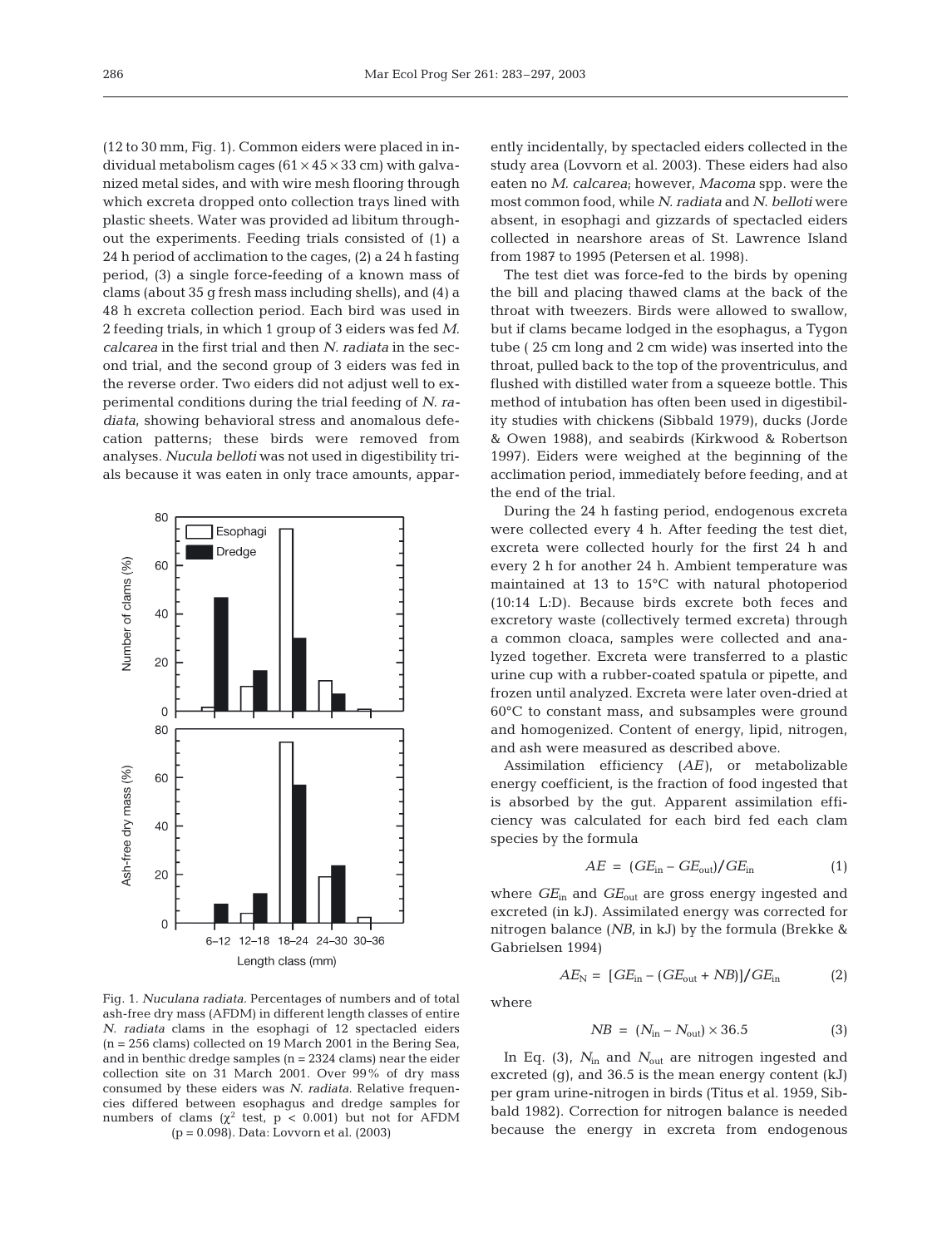sources (e.g. protein breakdown products, gut epithelial cells, enzymes) can otherwise result in underestimates of assimilation efficiency.

**Gut retention time.** The time required to process food in the gut can be longer than the time needed to find, handle, and ingest food (Jeschke et al. 2002). If the sum of digestive processing time and foraging time exceeds the time available for foraging, differences among prey in gut retention time can affect acquisition of nutrients and energy (Guillemette 1994, 1998). Mean retention time *(MRT)* in the gut from mouth to anus was calculated as

$$
MRT = \sum_{i=1}^{n} E_i t_i / \sum_{i=1}^{n} E_i
$$
 (4)

where  $E_i$  is the mass of excreta produced during the collection period  $i$ ,  $t_i$  is time since the trial feeding, and *n* is the number of collections (Jackson 1992, Hilton et al. 2000). Absolute values of *MRT* can depend on how long sampling is continued beyond the time when most of a meal has been excreted (Hilton et al. 1998). To ensure that this variation did not affect tests between *Nuculana radiata* and *Macoma calcarea*, *MRT* was compared between species for total collection durations of 12, 18, and 24 h after feeding.

**Functional responses.** Foraging studies were conducted at the Delta Waterfowl and Wetlands Research Station (DWWRS), Manitoba, Canada, in a large concrete tank  $(2 \times 5 \times 2 \text{ m}$  deep). Water depth was 1.8 m. Plate glass windows in walls of the tank allowed observations and video filming of the ducks underwater. To avoid using a 'threatened' species for all experiments, white-winged scoters, which are similar to eiders in body mass and foraging behaviors, were used as a proxy for spectacled eiders. Scoters were collected as eggs at Redberry Lake Reserve near Hafford, Saskatchewan, and raised at the DWWRS; these birds were either 1 or 2 yr old during foraging trials. We obtained nine 1 yr old spectacled eiders from a private aviculturist to validate the relevance of results from scoters; however, only 1 of these birds would dive by itself consistently to allow measurements of intake rate. The ducks were acclimated to the dive tank and allowed to dive and feed in a sand-filled tray (0.5 m wide  $\times$  1 m long  $\times$  9 cm deep) at the bottom of the tank for at least 2 wk before experiments started.

Four scoters (2 of each sex) foraged for 2 length classes of clams (18.1 to 24.0 mm and 24.1 to 30.0 mm) at 7 densities from 50 to  $1600 \text{ m}^{-2}$ , at 2 depths in the sand (4 and 7 cm). For such extensive experiments, collecting enough clams during cruises in the Bering Sea was impractical. Consequently, we used *Macoma balthica*, a similar congener of *M. calcarea*, collected with a commercial clam dredge in Chesapeake Bay, Maryland, USA. The clams were frozen until thawed before experiments. To verify that intake rates of spectacled eiders were the same as for white-winged scoters, we did comparative trials with 1 captive-reared female spectacled eider. For all experiments, prey densities were presented in random order to randomly selected birds.

Freshly thawed clams were counted and uniformly distributed on the bottom of the tray. The clams were then covered with clean sand to a depth of 4 or 7 cm, depending on the trial. Sand depth (and thus burial depth of clams) was established with wooden scrapers constructed to create depths of 4 or 7 cm above the bottom of the tray. The tray was lowered to the bottom of the dive tank and raised after the trial with a winch. After the foraging bout, the remaining clams were counted after washing the sand through a 2 mm mesh screen. Number of clams consumed was calculated by subtraction. Time spent foraging at the bottom (probing the sand) was measured from video films as the time between the bill entering and exiting the sand. To prevent a large decrease in prey density, trials were terminated when the bird was estimated to have consumed no more than 10% of available prey, based on typical intake rates while probing the sand.

Intake rates of scoters feeding on *Macoma balthica* were fitted with Michaelis-Menten equations (Marquardt method, PROC NLIN, SAS Institute 1987). In the equation,  $I = aX/(b + X)$ , *I* is the number of clams consumed per second at the bottom, *X* is the number of clams  $m^{-2}$ , *a* is the handling time coefficient or the maximum rate at which clams can be consumed regardless of clam density, and *b* is the search time coefficient or the clam density at an intake rate of 0.5*a* (Lovvorn & Gillingham 1996).

Note that recent functional response models that account for satiation effects (Jeschke et al. 2002) are not appropriate for our application, in which intake during a single dive rarely achieves satiation (filling of the esophagus-proventriculus). Dive bouts alternate cyclically with preening and resting periods (Guillemette 1994). Because of the high energy cost of diving (de Leeuw 1996, Kaseloo 2002), intake rate should be maximized during each dive to minimize time underwater, with bouts of a series of dives simply being terminated upon satiation (Lovvorn & Gillingham 1996). Digestion appears to occur mainly during a resting period after the dive bout, when costs of floating on the water surface are far less than during dives (Kaseloo 2002).

Differences between functional response curves were tested with *F-*statistics comparing residual errors from combined versus separate models (Chatterjee et al. 2000). To compare curves based on multiple whitewinged scoters eating *Macoma balthica* to curves from a single scoter eating *Nuculana radiata* or a single spectacled eider eating *M. balthica*, we used *t*-tests on the slopes of log-transformed functional responses.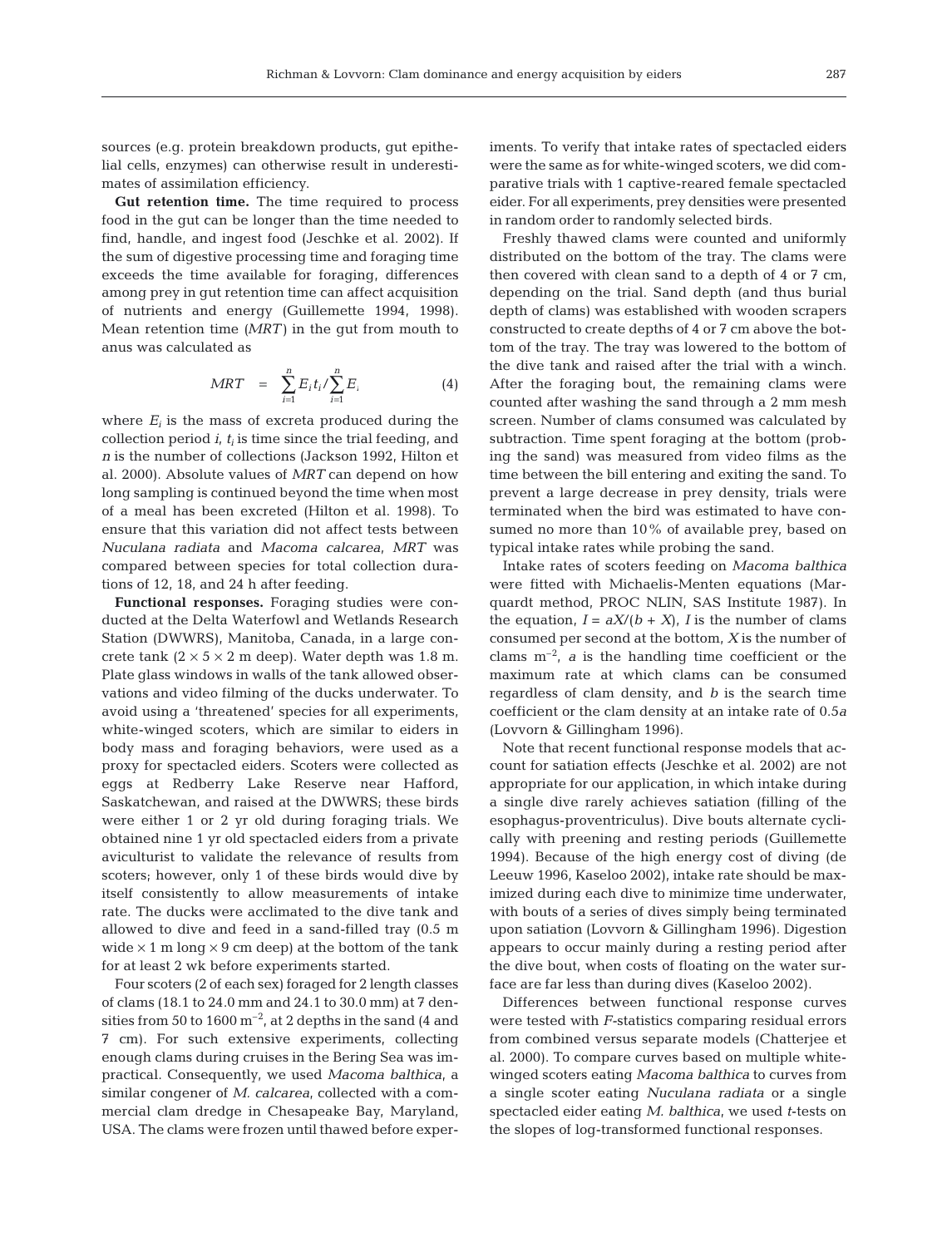#### **RESULTS**

## **Composition and crushing resistance of clams**

For all 3 clam species, dry mass, ash mass, and AFDM increased nonlinearly with increasing shell length (Fig. 2). In the main length classes eaten by spectacled eiders collected in the study area (12 to 30 mm, Fig. 1), *Nucula belloti* contained 59% more ash than *Nuculana radiata* and almost 3 times more than *Macoma calcarea* (Table 1). *N. radiata*

contained 32 to 80% more ash than *M. calcarea*. Meat content (AFDM) was the same for *N. radiata* and *M. calcarea* 12 to 24 mm long, but was 17% higher in *M. calcarea* 24 to 30 mm long. Despite its much greater ash content, *N. belloti* had AFDM over twice that of the other species for clams 12 to 18 mm long.

In most length classes, nitrogen content was 6 to 19% higher, and lipid content 51 to 68% higher, in *Macoma calcarea* than in *Nuculana radiata* (Table 2). In small clams (12 to 18 mm), energy content was 26%



Fig. 2. *Nuculana radiata*, *Macoma calcarea*, and *Nucula belloti.* Dry mass (DM), ash mass (Mash), and ash-free dry mass (AFDM) of clams (including shell) from the Bering Sea. p < 0.001 for all regressions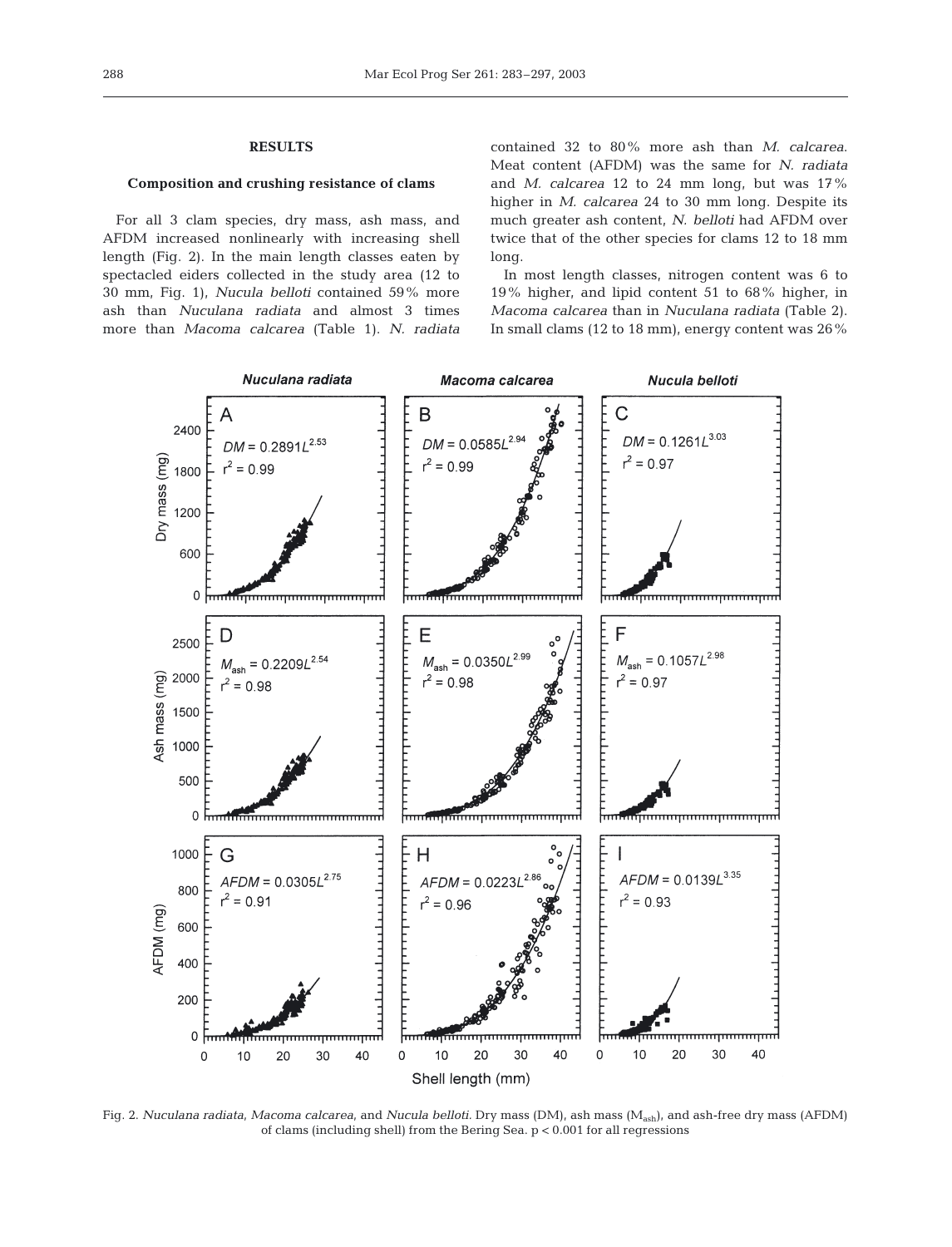289

Table 1. *Nuculana radiata*, *Macoma calcarea*, and *Nucula belloti*. Predicted values and 95% confidence intervals (CI) from regressions (see Fig. 2) for dry mass, ash mass, and ash-free dry mass (AFDM) per clam (including shell) at the midpoints of 6 mm length classes. Within the same length class, species followed by the same letter (a, b or c) do not differ (95% CIs do not overlap). Wild spectacled eiders in the study area ate almost no clams <12 mm long (see Fig. 1)

| <b>Species</b> | Length        |                   | $Dry$ mass $(mq)$ |                  | Ash mass (mq) |                  | $AFDM$ (mq) |  |
|----------------|---------------|-------------------|-------------------|------------------|---------------|------------------|-------------|--|
|                | (mm)          | Midpoint          | 95 % CI           | Midpoint         | 95 % CI       | Midpoint         | 95 % CI     |  |
| N. radiata     | $6.1 - 12.0$  | 75a               | $74 - 76$         | 59a              | $57 - 60$     | 13a              | $12 - 14$   |  |
|                | $12.1 - 18.0$ | 273a              | $269 - 278$       | 216a             | $210 - 219$   | 52a              | $50 - 55$   |  |
|                | $18.1 - 24.0$ | 640a              | 629-651           | 504a             | $493 - 515$   | 132a             | $125 - 139$ |  |
|                | $24.1 - 30.0$ | 1209a             | 1189-1229         | 955a             | $933 - 976$   | 263a             | $249 - 277$ |  |
| M. calcarea    | $6.1 - 12.0$  | 37 <sub>b</sub>   | $37 - 38$         | 25 <sub>b</sub>  | $24 - 25$     | 12a              | $12 - 12$   |  |
|                | $12.1 - 18.0$ | 175 <sub>b</sub>  | 172-179           | 119 <sub>b</sub> | $117 - 122$   | 56a              | $53 - 56$   |  |
|                | $18.1 - 24.0$ | 449b              | $441 - 457$       | 310 <sub>b</sub> | $304 - 316$   | 136a             | $132 - 141$ |  |
|                | $24.1 - 30.0$ | 1035 <sub>b</sub> | $1016 - 1054$     | 725 <sub>b</sub> | $711 - 739$   | 307b             | $298 - 317$ |  |
| N. belloti     | $6.1 - 12.0$  | 98c               | $95 - 101$        | 74c              | $72 - 77$     | 22 <sub>b</sub>  | $21 - 23$   |  |
|                | $12.1 - 18.0$ | 459c              | $444 - 473$       | 340c             | $329 - 351$   | 120 <sub>b</sub> | $114 - 125$ |  |

lower in *M. calcarea*. However, in the length range comprising 94% of the AFDM eaten by eiders (18 to 30 mm, Fig. 1), energy content was 19 to 43% higher in *M. calcarea* than in *N. radiata*. Even with its much greater ash content, *Nucula belloti* 12 to 18 mm long contained 80% more lipid, 2.6 to 2.9 times more nitrogen, and 2.2 to 3 times more energy than the other 2 species (Table 2).

The force needed to crush shells with a tensometer increased with shell length for *Macoma calcarea* and *Nucula belloti* (Fig. 3). *Nuculana radiata* showed a similar trend in shorter length classes; but at greater lengths, measurements for this species were quite variable because many shells were mildly to severely abraded around the umbo. *N. belloti* was far more diffi-

cult to crush than *M. calcarea* in the 12 to 18 mm length class, but did not differ from *N. radiata* of the same length (Table 2). For clams 12 to 24 mm long (78% of the eider diet, Fig. 1), *N. radiata* was much harder to crush than *M. calcarea*; however, for longer shells (19% of the diet), *N. radiata* was not consistently harder to crush because of frequent shell erosion.

## **Digestibility and gut retention time**

For common eiders fed *Nuculana radiata* and *Macoma calcarea*, neither  $AE$  nor  $AE_N$  differed significantly between species, although the mean  $AE_N$ was 13% higher (p = 0.177) for *M. calcarea* (Table 3). Because of its higher shell content, *N. radiata* had greater values of cumulative excretion than *M.*

*calcarea* (Fig. 4A). However, the 2 species did not differ in excretion rate (Fig. 4B). Moreover, estimates of *MRT* in the gut did not differ within or between clam species for any collection duration (Table 4).

#### **Functional responses**

Of the AFDM eaten by wild spectacled eiders, 74% was from clams 18 to 24 mm long (Fig. 1). At 7 clam densities (50, 100, 200, 400, 800, 1200 and 1600  $\text{m}^{-2}$ ) and at the same depth in the sediments (4 cm), mean intake rates (no. s–1) of freshly thawed *Macoma balthica* 18 to 24 mm long were the same for 4 white-winged scoters as for 1 spectacled eider (*t*-test comparing

Table 2. *Nuculana radiata, Macoma calcarea,* and *Nucula belloti*. Nitrogen, lipid, and energy content per clam (including shells), and force (mean ± 1 SD, in Newtons) required to crush shells, in 6 mm length classes. Owing to small amounts of tissue in individual clams, values for nitrogen, lipid, and energy are for pooled samples of 5 clams (or 10 clams for 6 to 12 mm) in each length class. Within the same length class, species followed by the same letter (a or b) do not differ in crushing resistance (Bonferroni pair-wise comparisons, p > 0.05). Wild spectacled eiders in the study area ate almost no clams <12 mm long (see Fig. 1)

| <b>Species</b> | Length        | Nitrogen | Lipid | Energy | Force              |
|----------------|---------------|----------|-------|--------|--------------------|
|                | (mm)          | (mq)     | (mq)  | (kJ)   | (N)                |
| N. radiata     | $6.1 - 12.0$  | 0.71     | 2.14  | 0.21   | $20.85 + 5.12a$    |
|                | $12.1 - 18.0$ | 3.09     | 7.64  | 0.95   | $37.37 \pm 10.28a$ |
|                | $18.1 - 24.0$ | 8.37     | 16.37 | 2.20   | $34.33 \pm 12.8a$  |
|                | $24.1 - 30.0$ | 17.80    | 29.00 | 4.09   | $24.80 + 8.95a$    |
| M. calcarea    | $6.1 - 12.0$  | 0.71     | 2.16  | 0.21   | No sample          |
|                | $12.1 - 18.0$ | 3.44     | 7.55  | 0.70   | $6.20 \pm 2.05$    |
|                | $18.1 - 24.0$ | 8.85     | 27.48 | 2.49   | $10.12 \pm 4.43$   |
|                | $24.1 - 30.0$ | 21.24    | 43.69 | 5.83   | $20.43 \pm 8.70a$  |
| N. belloti     | $6.1 - 12.0$  | 1.54     | 2.39  | 0.42   | $25.79 \pm 13.10a$ |
|                | $12.1 - 18.0$ | 9.04     | 13.59 | 2.13   | $39.65 + 20.04a$   |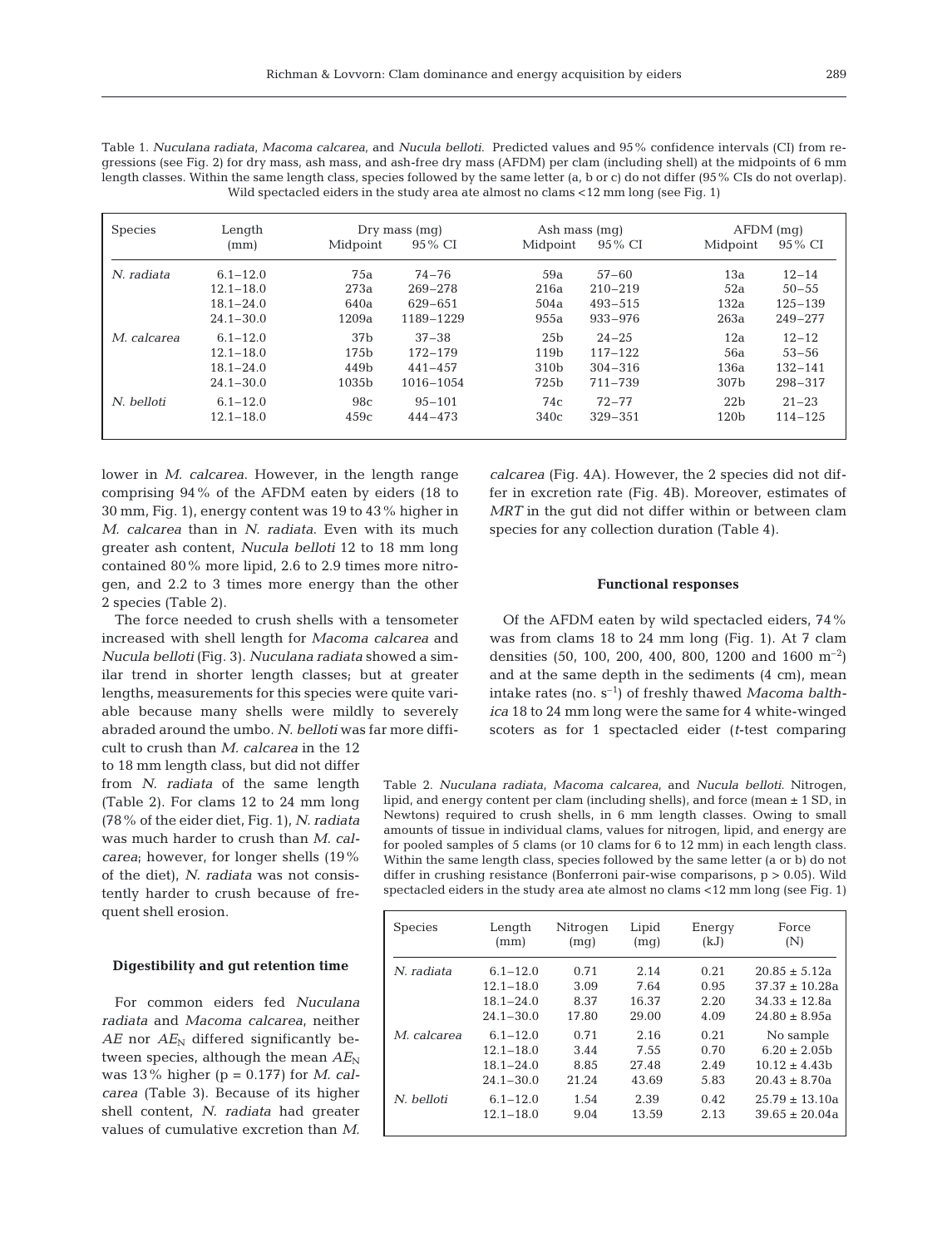

Fig. 3. Force in Newtons (N) required by a tensometer to crush shells of clams *Nuculana radiata*, *Macoma calcarea,* and *Nucula belloti* from the Bering Sea. Wild spectacled eiders in the study area ate almost no clams <12 mm long (see Fig. 1), as indicated by the vertical line

slopes of log-transformed functional responses,  $p =$ 0.989). For white-winged scoters, 4 birds feeding on *M. balthica* and 1 bird feeding on *Nuculana radiata* at the same 7 clam densities showed no difference in intake rate  $(p = 0.388)$ . These results indicate that functional responses based on feeding trials with white-

Table 3. *Somateria mollissima.* Means (±1 SD) of body mass before and after feeding experiments; of food (dry mass), ash, nitrogen, and energy ingested; of guano (dry mass), ash, nitrogen, and energy excreted; and of assimilation efficiency for energy (*AE*), nitrogen balance (*NB*), and *AE* corrected for nitrogen balance  $(AE<sub>N</sub>)$  for common eiders fed 35 g fresh mass (including shells) of the clams *Nuculana radiata* and *Macoma calcarea*. p-values are for 2-tailed *t*-tests between species

|              |                    | N. radiata<br>$(n = 4)$ | M. calcarea<br>$(n = 6)$ | p       |
|--------------|--------------------|-------------------------|--------------------------|---------|
| Body mass    | Initial mass $(q)$ | $2343 \pm 229$          | $2239 \pm 214$           | 0.484   |
|              | Final mass $(q)$   | $1867 \pm 119$          | $1863 \pm 171$           | 0.973   |
|              | Mass loss $(\% )$  | $19.6 \pm 11.0$         | $16.6 \pm 5.4$           | 0.581   |
| Ingesta      | Food $(q)$         | $30.6 \pm 5.4$          | $18.3 \pm 0.9$           | < 0.001 |
|              | Ash $(q)$          | $24.3 \pm 4.3$          | $12.6 \pm 0.6$           | < 0.001 |
|              | Nitrogen (q)       | $0.43 \pm 0.08$         | $0.40 \pm 0.02$          | 0.309   |
|              | Energy (kJ)        | $105.6 \pm 18.5$        | $103.6 \pm 5.0$          | 0.802   |
| Excreta      | Guano $(q)$        | $20.1 \pm 1.8$          | $16.5 \pm 1.3$           | 0.007   |
|              | Ash $(q)$          | $3.8 \pm 0.2$           | $1.8 \pm 0.5$            | < 0.001 |
|              | Nitrogen (g)       | $0.69 \pm 0.18$         | $1.00 \pm 0.41$          | 0.194   |
|              | Energy (kJ)        | $44.0 \pm 9.9$          | $47.1 \pm 9.6$           | 0.637   |
| Assimilation | $AE$ (%)           | $57.3 \pm 12.7$         | $54.4 \pm 10.0$          | 0.700   |
|              | $NB$ (kJ)          | $-9.4 \pm 8.5$          | $-22.0 \pm 15.3$         | 0.176   |
|              | $AE_{N}$ (%)       | $67.3 \pm 6.9$          | $75.9 \pm 10.1$          | 0.177   |

winged scoters can be applied to spectacled eiders, and that trials using *M. balthica* can be applied to *N. radiata* as well as to its similar congener *M. calcarea*.

For scoters, intake rates increased with increasing clam density up to at least 1600 clams  $m^{-2}$  (Fig. 5). For *Macoma balthica* 18 to 24 mm long buried 4 cm deep in the sediments, the functional response was  $I =$  $0.7483X/(591 + X)$ ,  $r^2 = 0.91$ ,  $p < 0.001$ . At the same burial depth (4 cm), intake rate for larger *M. balthica* (24 to 30 mm) was  $I = 0.4961X / (209 + X)$ ,  $r^2 = 0.84$ ,  $p < 0.001$ . For smaller clams (18 to 24 mm), intake rates were much lower at greater burial depths  $(7 \text{ vs } 4 \text{ cm}): I =$  $0.5396X/(682 + X)$ ,  $r^2 = 0.83$ ,  $p < 0.001$ . The curve for smaller clams at 7 cm depth differed from the other 2 curves (*F*-test, p < 0.04). Because the curves showed reverse patterns at lower versus higher clam densities (Fig. 5), at 4 cm depth the curve for smaller versus larger clams did not differ statistically  $(p = 0.64)$ . However, these 2 curves predict substantially different intake rates at higher clam densities, so the distinction between these curves was retained as biologically important.

In the present study, we did not measure intake rates of clams 24 to 30 mm long at a depth of 7 cm. However, if effects of clam length and depth in the sediments on intake rates are considered additive, then intake rates of clams 24 to 30 mm long at a depth of 7 cm can be estimated. This estimate was made by subtracting the decline in intake rate at 7 versus 4 cm for 18 to 24 mm clams from the intake rate for 24 to 30 mm clams measured at 4 cm depth, yielding the equation  $I =$  $0.2955X/(139 + X)$ . Regardless of depth in the sedi-

> ments, fitted functional responses indicated that intake rates of smaller clams 18 to 24 mm long were limited by clam density up to at least  $2000 \text{ m}^{-2}$ , while intake rates of larger clams 24 to 30 mm long were more limited by handling time at densities  $>400 \text{ m}^{-2}$  (Fig. 5).

#### **DISCUSSION**

In the Bering Sea south of St. Lawrence Island, there appears to have been a long-term shift in dominant clam prey from *Macoma calcarea* to *Nuculana radiata* (Sirenko & Koltun 1992, National Research Council 1996). On their main wintering area 60 to 145 km south of the island, 12 spectacled eiders collected in March 2001 had eaten over 99% *N. radiata* and no *M. calcarea* (Lovvorn et al. 2003). A striking result of the latter study was that the eiders ignored a variety of prey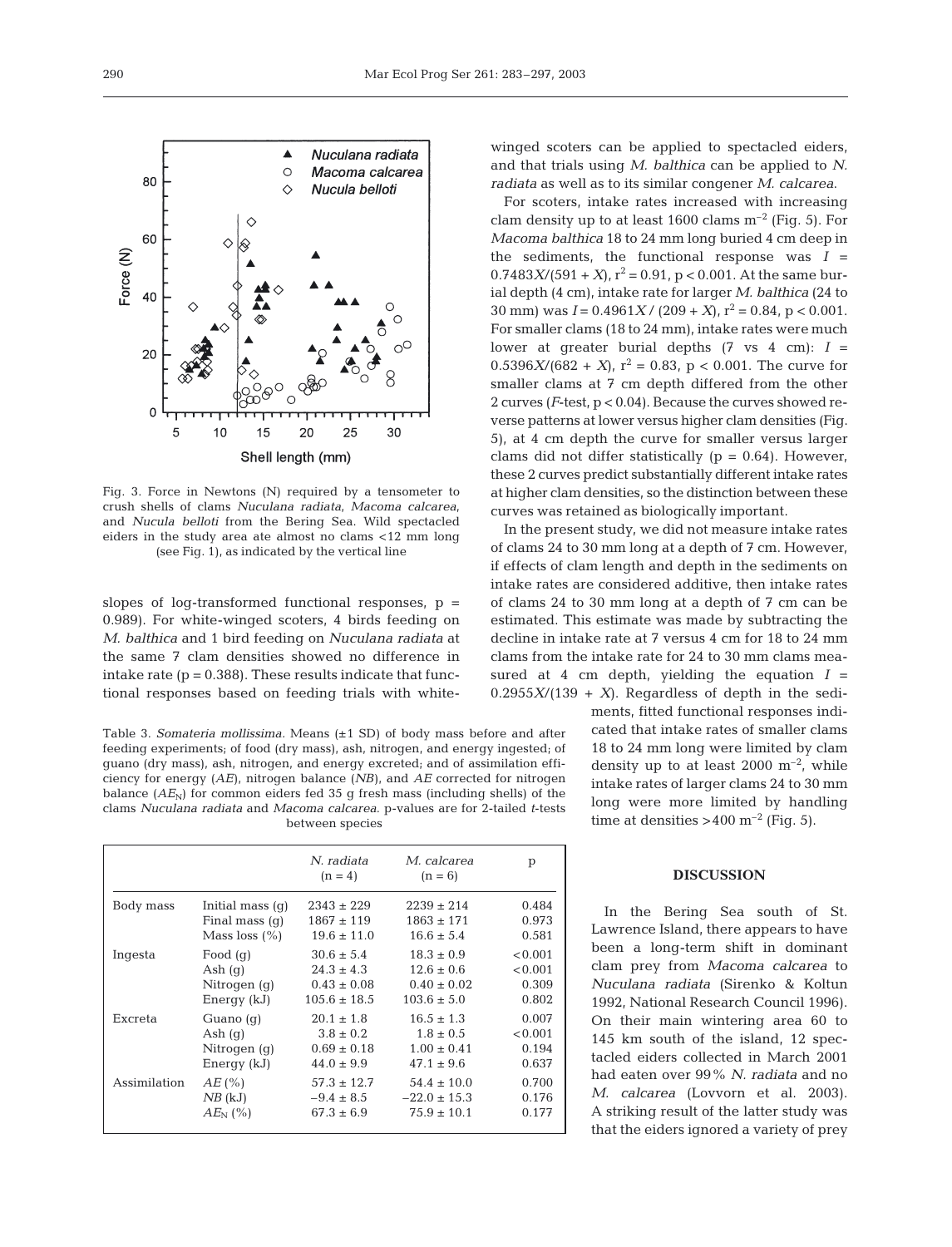

Fig. 4. *Somateria mollissima.* (A) Cumulative excretion and (B) excretion rate versus time since feeding for common eiders fed 35 g fresh mass (including shell) of clams *Nuculana radiata* (n = 4 birds) or *Macoma calcarea* (n = 6). Error bars are ±1 SE. Because of higher shell content, values of cumulative excretion were greater for *N. radiata* (paired *t*-test, p < 0.001); however, excretion rates did not differ between species (p  $>$ 0.25). Mean retention times from mouth to anus (*MRT*) also did not differ between species based on collection durations of 12, 18, and 24 h after feeding (see Table 4)

that are eaten elsewhere but were present there in low abundance, and focused their foraging on the most abundant prey. No diet data exist from before the

Table 4. Mean retention times from mouth to anus (*MRT*, ±1 SD) for common eiders fed 35 g fresh mass (including shells) of the clams *Nuculana radiata* (n = 4 eiders) and *Macoma calcarea* (n = 6 eiders), calculated for collection durations of 12, 18, and 24 h after feeding. *MRT* did not differ among collection durations ( $p = 0.168$ ) or between clam species ( $p = 0.540$ ), with no significant interactions ( $p = 0.825$ ) (2-way ANOVA)

| <b>Species</b>                                                    | Collection duration (h) |                                                                |    |  |  |  |  |
|-------------------------------------------------------------------|-------------------------|----------------------------------------------------------------|----|--|--|--|--|
|                                                                   | 12                      | 18                                                             | 24 |  |  |  |  |
| Nuculana radiata $4.68 \pm 0.84$<br>Macoma calcarea $4.58 + 1.13$ |                         | $5.32 \pm 0.82$ $5.95 \pm 0.79$<br>$5.78 + 2.39$ $7.04 + 3.55$ |    |  |  |  |  |

apparent shift in clam dominance. However, we presume the eiders ate mainly *M. calcarea* which was dominant then (Sirenko & Koltun 1992), and which they now often eat during spring migration in areas much closer to the island (Petersen et al. 1998) which have a sandier bottom and different benthic community. In shell lengths comprising 78% of AFDM eaten by eiders on their wintering area (12 to 24 mm, Fig. 1), shells of *M. calcarea* are much easier to crush in the gizzard; however, frequent shell abrasion in older *N. radiata* reduces this effect at shell lengths >30 mm (19% of the diet). Despite substantially higher ash content in *N. radiata*, the 2 clam species did not differ in gut retention time. However, differences in digestibility, in nitrogen, lipid, and energy content, and in burial depth in the sediments have important effects on the clams' relative foraging value.



Fig. 5. *Melanitta fusca.* Functional responses of 4 whitewinged scoters diving 1.8 m to feed on the clam *Macoma balthica* 18 to 24 and 24 to 30 mm long at depths in the sediments of 4 and 7 cm. The functional response for clams 24 to 30 mm long at 7 cm depth was estimated by subtracting the decline in intake rate at 7 versus 4 cm for clams 18 to 24 mm long from the equation for clams 24 to 30 mm long at 4 cm depth. The model is  $I = aX/(b+X)$ , where *I* is the number of prey items ingested per second at the bottom, *a* is the handling time coefficient or the asymptote for the maximum rate at which scoters can handle prey regardless of prey density, *X* is the number of prey  $m^{-2}$ , and *b* is the search time coefficient or the prey density at an intake rate of 0.5*a*. Values of parameter *a* numbered for respective curves are indicated. For fitted equations and statistical tests among curves, see text. Error bars are ±1 SE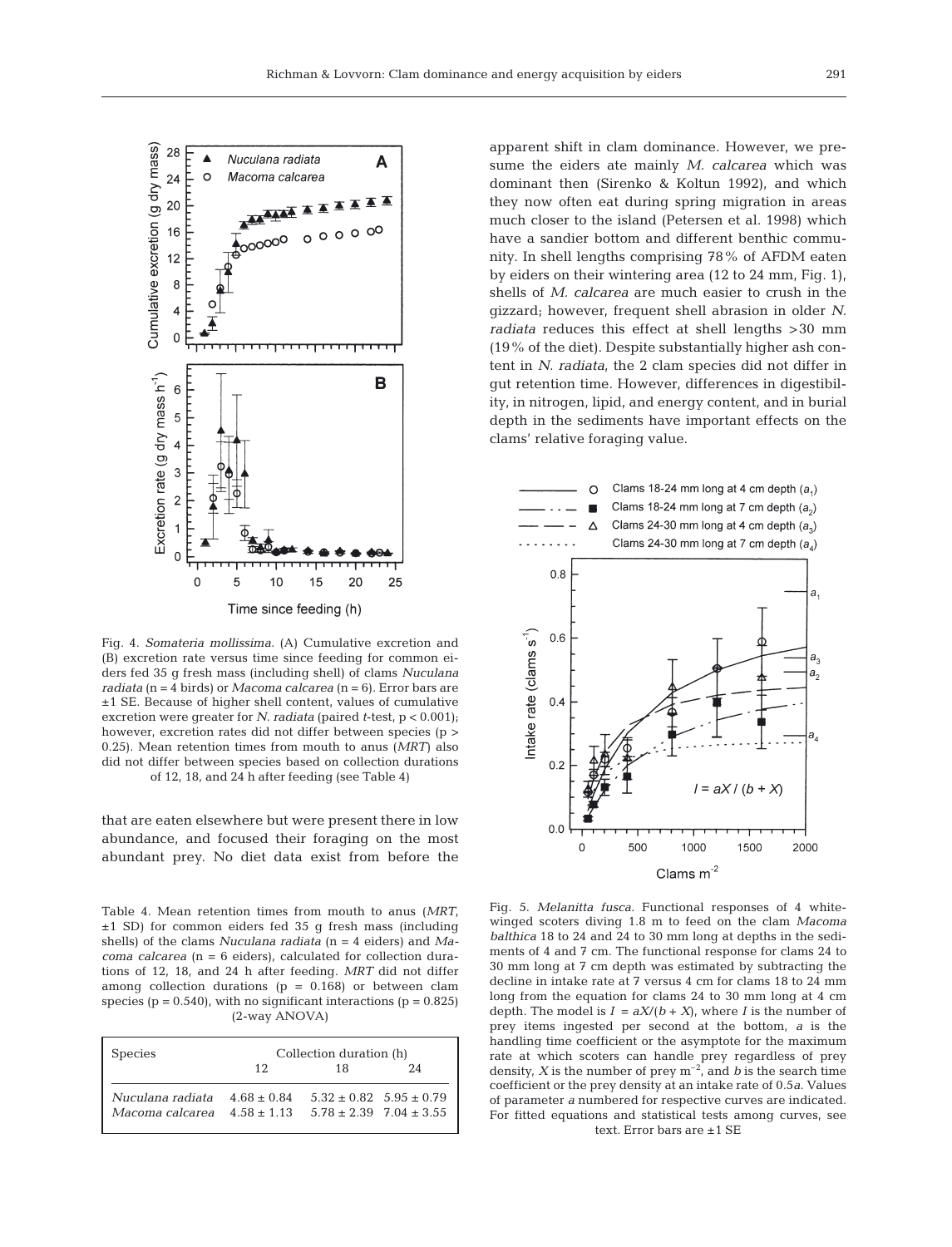#### **Composition and crushing resistance of clams**

In length classes comprising 94% of the eiders' diet (18 to 30 mm, Fig. 1), energy content (including shell) was 13 to 43% higher in *Macoma calcarea* than in *Nuculana radiata* (Table 2). This difference resulted partly from the 51 to 68% higher lipid content of *M. calcarea*. Lipid content of bivalves often varies seasonally, increasing during periods of abundant food and decreasing during relative food scarcity (Wenne 1985, Polak et al. 1987). Peak body reserves of lipid and glycogen often culminate in gamete production, leaving body reserves depleted (Ansell 1974, Davis & Wilson 1983). The annual cycle of body reserves and reproduction has not been documented in *M. calcarea* or *N. radiata* in our study area. However, based on studies of *M. calcarea* and other species in Denmark and Greenland, we would expect peak reserves after the spring bloom associated with ice melt in May, spawning from late June to early August, and an annual minimum of reserves in March and April (Thorson 1936, Muus 1973, Petersen 1978). *N. radiata* is a labial palp deposit-feeder that probably broods its young internally (see *Nuculena* (*Leda*) *pernula*, Ockelmann 1958). Thus, it may differ in annual reserve strategy from *M. calcarea*, which is a siphonate deposit- and filterfeeder with pelagic larvae (Muus 1973, Kranz 1974). Such differences might explain the higher lipid and energy content of *M. calcarea* than in *N. radiata* during March and April in our study area. In August in Frobisher Bay of the eastern Canadian Arctic (Wacasey & Atkinson 1987), the energy content without shells of *M. calcarea* (17.97 kJ [g dry mass]<sup>-1</sup>) was also higher than in *N. minuta* (16.37 kJ [g dry mass]<sup>-1</sup>) or *N. per*nula (16.83 kJ [g dry mass]<sup>-1</sup>), and lower than in *Nucula belloti* (19.95 kJ [g dry mass]<sup>-1</sup>), as in our study.

Crushing resistance varied substantially among clam species. The very high crushing resistance of *Nucula belloti* 10–14 mm long (Fig. 3) may partly explain why it was eaten in only trace amounts by the eiders, although it had far greater abundance and biomass than the other 2 clam species in that length range (Lovvorn et al. 2003). In the length range encompassing 78% of AFDM eaten by eiders on their wintering area (12 to 24 mm), *Nuculana radiata* was far harder to crush than *Macoma balthica*. However, abrasion of shells near the umbo of older *N. radiata*, at times so severe that the shell was transparent, eliminated this difference at lengths >26 mm (Fig. 3). The cause of this damage is unknown. Unlike most *M. calcarea*, *N. radiata* of all sizes live near the sediment surface where they are more subject to abrasion by moving sediments (Stanley 1970). Predators such as crabs may also play a role in shell abrasion (Feder & Jewett 1981). *Chionoecetes* spp. crabs were very abundant in 1999 and 2001, and at least some crab species attack mainly the umbo area (Elner 1978) where most damage to *N. radiata* occurred. Such attacks may increase with climate trends that enhance the local density of predators such as *Chionoecetes* spp. (Zheng & Kruse 2000, Rosenkranz et al. 2001). Regardless of cause, this shell damage reduces the disadvantage to eiders of the otherwise higher crushing resistance of *N. radiata.* Moreover, heat generated by grinding shells in the gizzard might substitute for thermogenesis in eiders, mitigating the higher costs of crushing undamaged *N. radiata* (de Leeuw et al. 1998). The latter effect will be difficult to discriminate experimentally from other aspects of the heat increment of feeding (Kaseloo 2002, Kaseloo & Lovvorn 2003).

#### **Digestibility and gut retention time**

The higher ash content (thicker shell) of *Nuculana radiata* might be expected to decrease its digestibility or passage rate relative to *Macoma calcarea*. Higher bulk of calcium carbonate shell might limit nutrient assimilation by mechanically restricting access of digestive enzymes to the ash-free component, by raising the pH in the gut above the optimal range for enzyme function, or by reducing diffusion of nutrients from the lumen to the gut wall (see Speakman 1987). However, *MRT* did not differ between clam species for the meal size  $(35 \text{ q})$  in this study. Although the  $13\%$ greater digestibility of *M. calcarea* ( $AE_N$  = 76 vs 67%) was not significant at the 0.05 level ( $p = 0.177$ ), this difference had important effects on calculations of total energy assimilated (gross energy vs assimilated energy, see below).

For free-ranging common eiders, Guillemette (1994) estimated that a full gizzard contains about 20 g of mussels and that the size of a full meal (maximum typically eaten in a single foraging bout) ranges from 60 to 100 g. Although 35 g is within the range of potential meals in free-ranging eiders, it is possible that the bulk of ash in larger meals might have greater effects on assimilation efficiency and retention time. In experiments, however, such amounts would have to be forcefed to the birds incrementally, allowing them to clear their gizzards after each feeding. Resulting levels of stress to the birds might therefore confound digestive measurements.

# **Effects of abundance, length, and burial depth on clam intake rates**

For smaller clams (18 to 24 mm long) that comprised 74% of the AFDM consumed by wild spectacled eiders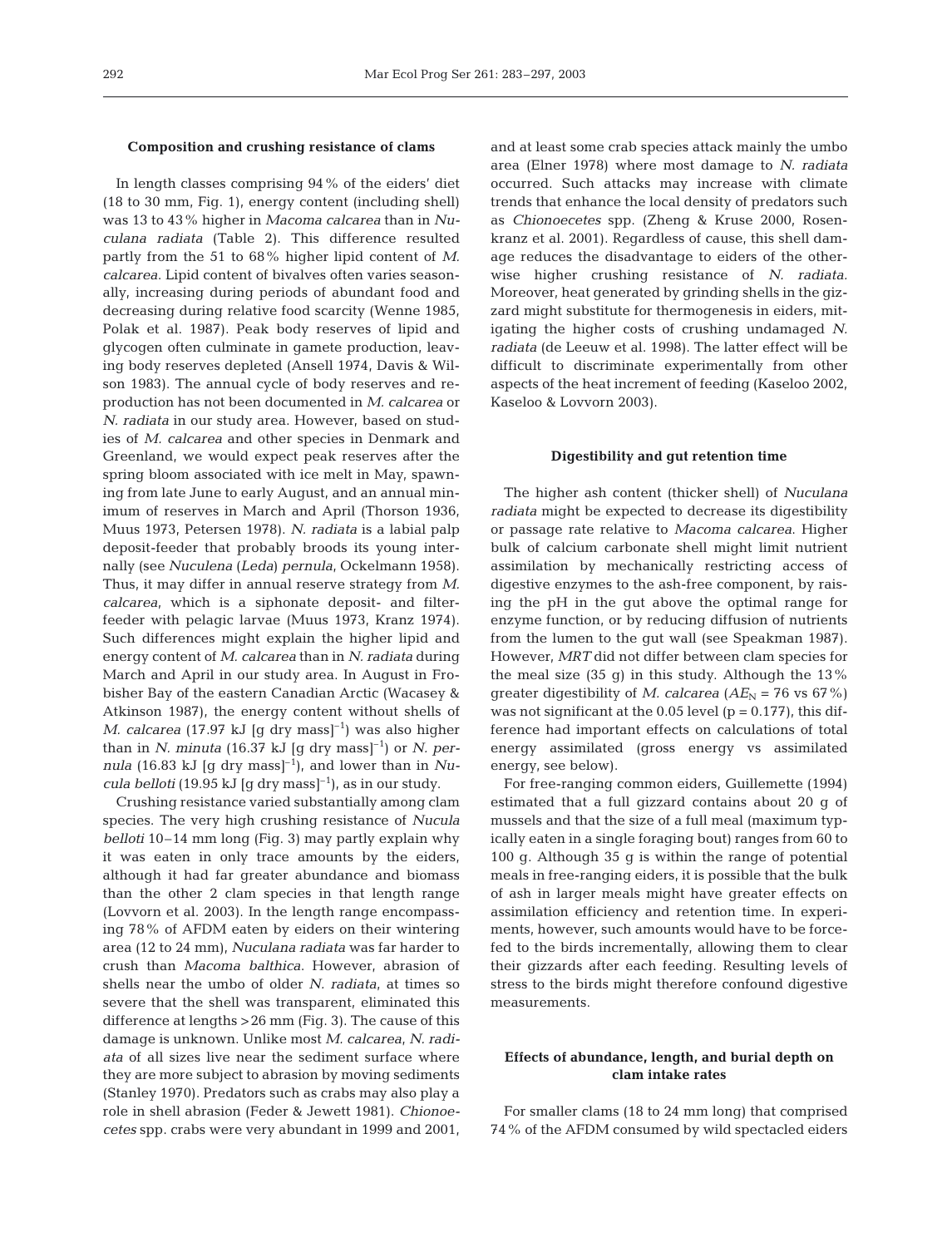(Fig. 1), projected intake rates increased with increasing clam density up to at least  $2000 \text{ m}^{-2}$  regardless of depth in the sediments (Fig. 5). For larger clams (24 to 30 mm long) that made up 19% of the diet, intake rate increased more slowly at higher clam densities, being more limited by handling time at densities  $>400$  m<sup>-2</sup>. For clams of the same length (measured only for clams 18 to 24 mm long), intake rates were substantially lower at the deeper burial depth. Thus, the effects of long-term changes in clam abundance on intake rates  $(no. s<sup>-1</sup>)$  depend strongly on clam size and depth in the sediments.

For clams buried 4 cm deep at a density of  $1200 \text{ m}^{-2}$ , increased shell length from 18 to 24 mm to 24 to 30 mm reduced intake rates of scoters by 16% (Fig. 5). With its short siphon, *Nuculana radiata* of all length classes is positioned within this top depth layer (based on boxed cores, J. M. Grebmeier, pers. obs.). Consequently, this shell length effect may explain why free-ranging spectacled eiders consumed this species in greater proportion than available in the 18 to 24 mm length class, and in lower proportion than available in the 24 to 30 mm length class (Fig. 1).

Effects of shell length on intake rates of *Macoma calcarea* are complicated by increasing burial depth with increasing clam size. The depth distribution of shell lengths of *M. calcarea* has not been reported. However, at 5 subtidal sites with silt-clay sediments in San Francisco Bay, California (1 mm sieve), lengths of *M. balthica* ranged from 8 to 16 mm (mean 13.1) at 0 to 5 cm depth, 13 to 20 mm (mean 18.3) at 5 to 10 cm depth, and 20 to 30 mm (mean 24.3) at 10 to 20 cm depth (V. K. Poulton & J. R. Lovvorn unpubl. data). Based on these data, we expect that most *M. calcarea* >18 mm long are at depths of 7 cm or more. In siltclay sediments, Lovvorn (1989) found that canvasbacks *Aythya valisineria*, large diving ducks which commonly feed on *M. balthica* during winter, generally did not excavate plant tubers in the field at depths >10 cm. Thus, our functional response data for 7 cm depth are applicable to *M. calcarea* 18 to 24 mm long, and the estimated curve for clams 24 to 30 mm long at 7 cm depth can be applied to *M. calcarea* of that length.

## **Species differences in nitrogen and energy intake and assimilation**

How do abundance, digestibility, and length-dependent nutrient content and burial depth of the 2 clam species interact to affect nitrogen and energy acquisition by the eiders? Based on curves in Fig. 5 and values in Table 2, functional responses were converted from number of prey consumed per second to inges-

tion rates of nitrogen (mg  $s^{-1}$ ) and gross energy *(GE,* kJ s–1) for *Nuculana radiata* and *Macoma calcarea* at their respective burial depths (Fig. 6, Table 5). Digestibility of protein in flesh has been estimated at about 83% (Zwarts & Blomert 1990); however, digestibility of nitrogen was not measured in our study, and was not accounted for in these calculations. Functional responses were also modeled in terms of rates of energy assimilated (Fig. 7), calculated as *GE* intake (kJ  $s^{-1}$ , Fig. 6B)  $\times$  assimilation efficiency of energy  $(AE_N)$ , using different values for the 2 species in Table 3).



Fig. 6. *Melanitta fusca*. Functional responses of 4 whitewinged scoters feeding on the clams *Nuculana radiata* and *Macoma calcarea* in terms of (A) nitrogen (mg s<sup>-1</sup>) and (B) gross energy (kJ  $s^{-1}$ ), calculated from curves in Fig. 5 and values in Table 2. For fitted parameters see Table 5. Curve for *M. calcarea* 24 to 30 mm long at 7 cm depth is based on a functional response with an estimated depth effect (Fig. 5). Curves for smaller clams (18 to 24 mm) differ between depths (*F*-tests,  $p = 0.012$  for nitrogen,  $p = 0.059$  for gross energy), and curves for smaller clams at each depth differ from that for larger clams (24 to 30 mm) at 4 cm depth ( $p < 0.001$  for both nitrogen and gross energy)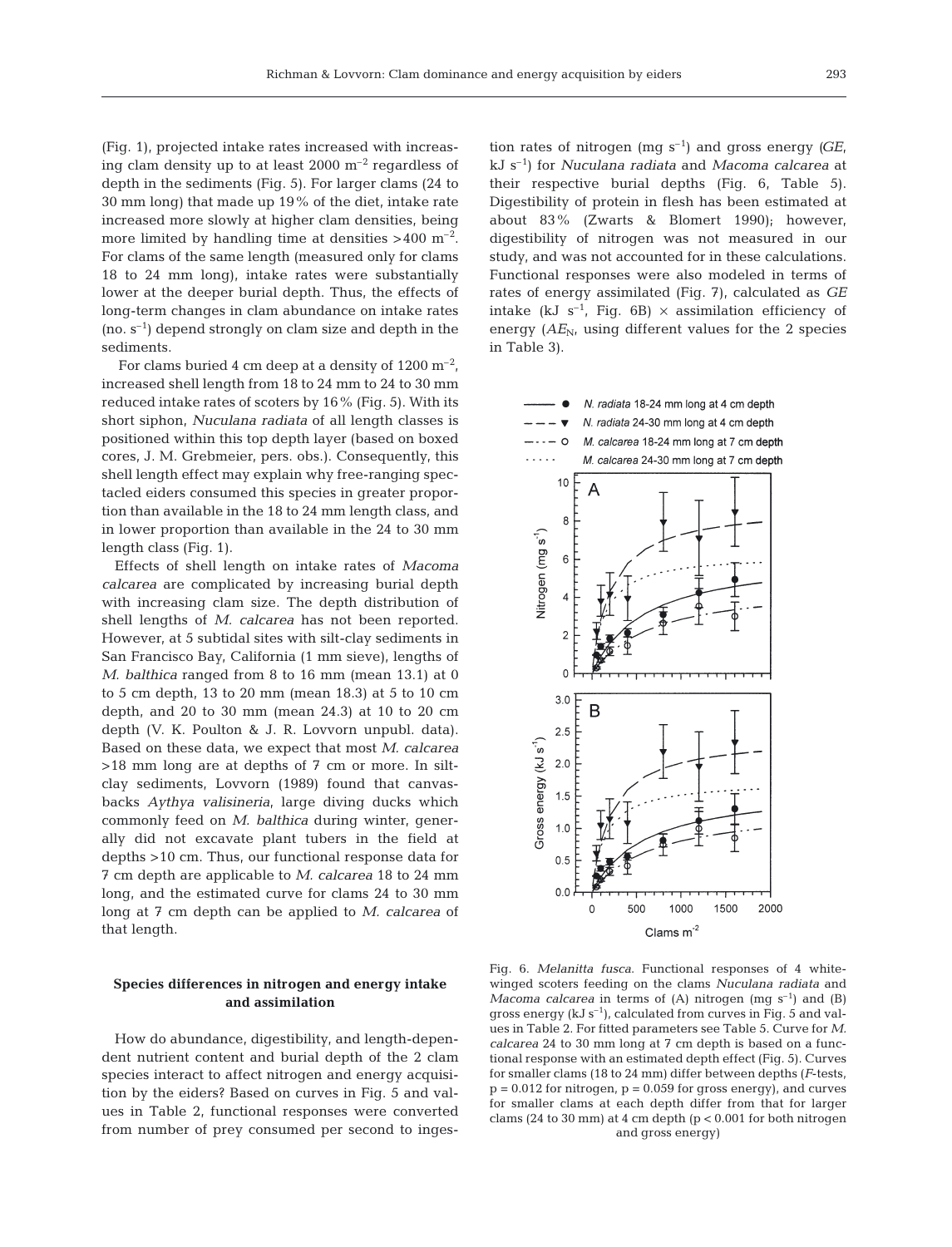| Table 5. Fitted parameters of the functional responses in Figs. 6 & 7 for white-winged scoters feeding on the clams Nuculana radi-  |
|-------------------------------------------------------------------------------------------------------------------------------------|
| ata and Macoma calcarea of different length classes (18 to 24 mm, 24 to 30 mm) buried in sand-filled trays at depths of 4 and 7 cm. |
| See Fig. 5, for definitions of model parameters. Parameters for clams 24 to 30 mm long at 7 cm depth are based on a functional re-  |
| sponse with an estimated depth effect (Fig. 5). Values of b and $r^2$ are the same for both species for all 3 dependent variables,  |
| because the same functional response equations were used. All models were significant at $p < 0.001$                                |

|                                    | Parameter | Nuculana radiata |      |             | Macoma calcarea |             |                |             |                |
|------------------------------------|-----------|------------------|------|-------------|-----------------|-------------|----------------|-------------|----------------|
|                                    |           | 18 to 24 mm      |      | 24 to 30 mm |                 | 18 to 24 mm |                | 24 to 30 mm |                |
|                                    |           | 4 cm             | 7 cm | 4 cm        | $7 \text{ cm}$  | 4 cm        | $7 \text{ cm}$ | 4 cm        | $7 \text{ cm}$ |
| Nitrogen $(mg s^{-1})$             | a         | 6.26             | 4.52 | 8.83        | 5.14            | 6.62        | 4.78           | 10.54       | 6.28           |
| Gross energy ( $kJ s^{-1}$ )       | a         | 1.65             | 1.19 | 2.43        | 1.45            | 1.86        | 1.34           | 2.89        | 1.72           |
| Assimilated energy ( $kJ s^{-1}$ ) | a         | 1.11             | 0.80 | 1.64        | 0.97            | 1.41        | 1.02           | 2.19        | 1.31           |
|                                    | h         | 591              | 682  | 209         | 139             | 591         | 682            | 209         | 139            |
|                                    | r4        | 0.91             | 0.83 | 0.84        | 1.00            | 0.91        | 0.83           | 0.84        | 1.00           |

Larger *Nuculana radiata* (24 to 30 mm long) were the most valuable food at all clam densities (Figs. 6 & 7). At a density of  $1200 \text{ m}^{-2}$  (within the range observed in the field), larger *N. radiata* ( $\leq 4$  cm deep) yielded 34% higher intake of nitrogen and gross energy, and 19% higher assimilated energy, than *Macoma calcarea* of the same length (mostly  $\geq$ 7 cm deep). At 1200 clams  $m^{-2}$ , smaller *N. radiata* 18 to 24 mm long ( $\leq$ 4 cm deep) yielded 38% higher nitrogen intake, 29% higher gross energy, and 14% higher assimilated energy than *M. calcarea* of the same length  $(≥7$  cm deep). These results indicate that, owing to its shallower burial



Fig. 7. Modeled functional responses of white-winged scoters feeding on clams *Nuculana radiata* and *Macoma calcarea* in terms of the rate of energy assimilated (kJ  $s^{-1}$ ), calculated as gross energy intake rate (kJ  $s^{-1}$ , Fig. 6B)  $\times$  assimilation efficiency of energy (AE<sub>N</sub>, Table 3). For fitted parameters see Table 5

depth, *N. radiata* always has higher foraging value than *M. calcarea* of the same length, despite the higher digestibility and higher nitrogen and energy content of *M. calcarea*. This superior value of *N. radiata* within the same size class increases with increasing shell length. (Note that differences in crushing resistance are not considered here.) Conversely, at 1200 clams  $m^{-2}$ , larger *M. calcarea* (24 to 30 mm long,  $\geq$ 7 cm deep) yielded 34% higher nitrogen intake, 39% higher gross energy, and 58% higher assimilated energy than smaller *N. radiata* (18 to 24 mm long,  $\leq$ 4 cm deep). As emphasized by the latter comparisons, relative foraging value depends strongly on the size (age) structures of the different clam populations, which vary with annual and seasonal differences between species in recruitment, growth, and mortality.

#### **Impacts of the clam species shift on eider foraging**

The present study has examined a comprehensive array of factors affecting the relative foraging value of bivalve prey. We conclude that impacts of long-term benthic change on spectacled eiders depend not only on shifts in total clam abundance, but also on species differences in digestibility, size structure, and sizedependent nutrient content and burial depth. The generally higher nitrogen, lipid, and energy content of *Macoma calcarea*, an advantage which increases with increasing shell length, is offset by its greater burial depth which also increases with shell length. The influence of size-dependent effects will depend on seasonal and annual variations in recruitment, growth, and mortality among species. Investigating the net results of these interacting factors will require computer simulations of intake rates for different clam abundances, species composition, and size frequencies observed during long-term studies that span the eider decline (Sirenko & Koltun 1992, Grebmeier & Cooper 1995, Grebmeier & Dunton 2000). Energy assimilated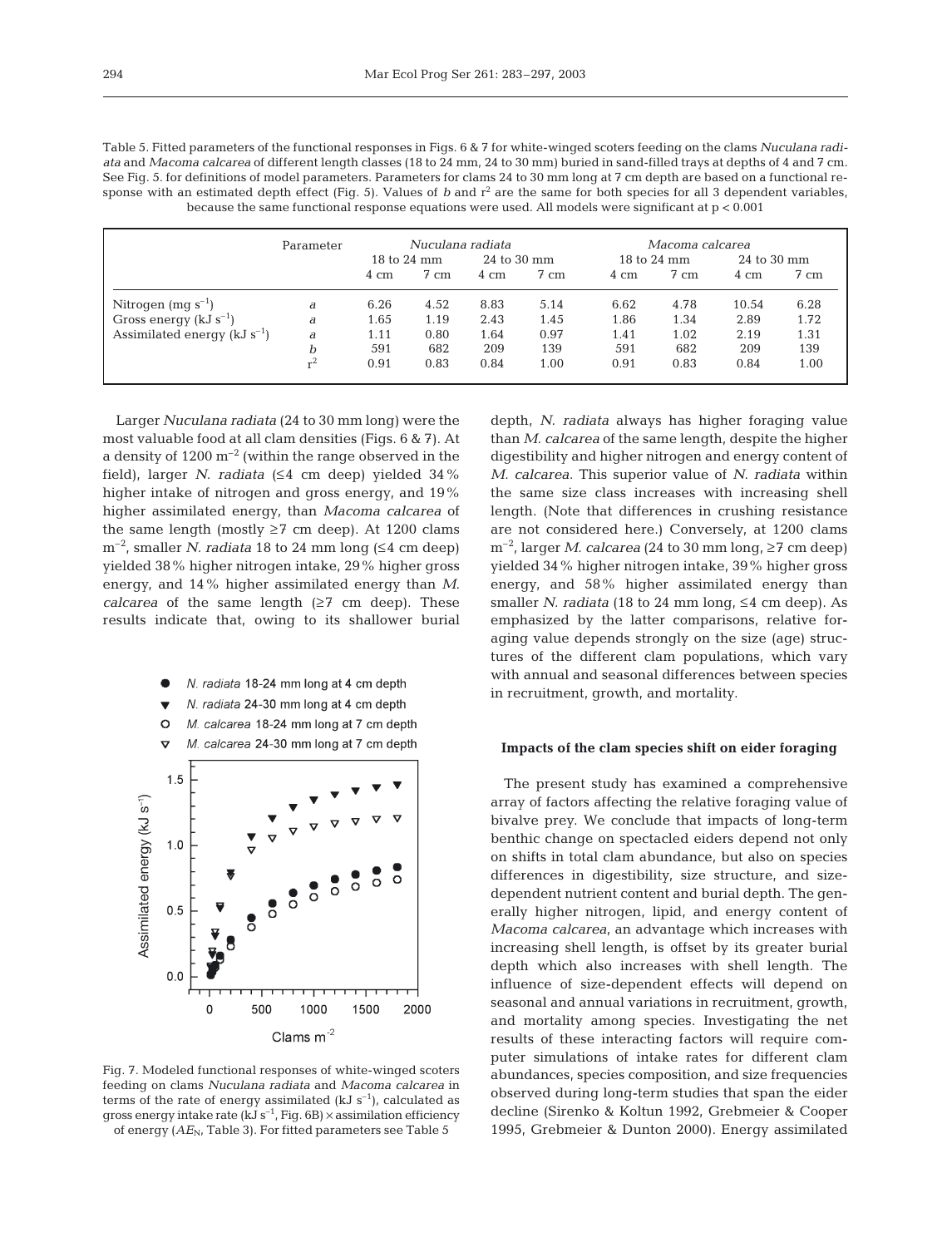must then be compared with estimated energy costs of foraging and other activities, to infer whether the eiders' energy balance has been adversely affected (Lovvorn & Gillingham 1996).

Climate shifts may also have affected other clam predators in the Bering Sea, including walruses, seals, fish, crabs, and snails (Wyllie-Echeverria & Wooster 1998, Zheng & Kruse 2000, Conners et al. 2002). For these other benthic feeders, an approach such as ours might be useful in evaluating effects of long-term changes in numbers, species, and size structure of prey (Edwards & Huebner 1977, Franz 1977, Hanson et al. 1989, Eggleston et al. 1992, Nakaoka 1996).

*Acknowledgements*. J. M. Grebmeier and L. W. Cooper provided invaluable assistance and encouragement throughout this project. We are grateful to E. G. Howe and A. J. Schouten for sharing their knowledge of eider husbandry and for loaning us captive eiders. R. T. Alisauskas (Canadian Wildlife Service, CWS), J. J. Traylor, R. Milton (CWS), and P. Kingsmill (Redberry Lake Reserve) assisted with collection of wild common eiders and white-winged scoters. D. C. Smith collected *Macoma balthica* for foraging experiments. We thank Captain T. C. Julich and crew of the US Coast Guard Cutter 'Polar Star*'*, Captain G. M. Davis and crew of the 'Polar Sea*'*, and Captain W. G. Rook and crew of the RV 'Alpha Helix*'* for excellent logistical support. We appreciate the technical assistance of J. H. W. Bartlett, A. R. and C. C. De Ruyck, S. M. Davies, C. M. Hargrave, and J. K. Bump, and the statistical advice of D. E. Legg. J. P. Bobbitt, T. W. Arnold, F. C. Rohwer, S. Larivière, and the students and staff of the DWWRS provided advice and support. We especially thank J. B. Fadely for initially involving us in this effort, and G. R. Balogh for key financial and permitting assistance. This research was supported by National Science Foundation grant OPP-9813979 to J.R.L., a contract to J.R.L. from the Office of Ecological Services of the US Fish & Wildlife Service in Anchorage, Alaska, and support from the Delta Waterfowl Foundation to S.E.R.

## LITERATURE CITED

- Ansell AD (1974) Seasonal changes in biochemical composition of the bivalve *Abra alba* from the Clyde Sea area. Mar Biol 25:13–20
- Ball JP (1994) Prey choice of omnivorous canvasbacks: imperfectly optimal ducks? Oikos 70:233–244
- Beukema JJ, de Bruin W (1977) Seasonal changes in dry weight and chemical composition of the soft parts of the tellenid bivalve *Macoma balthica* in the Dutch Wadden Sea. Neth J Sea Res 11:42–55
- Bond NA, Adams JM (2002) Atmospheric forcing of the southeast Bering Sea shelf during 1995–99 in the context of a 40-year historical record. Deep-Sea Res II 49:5869–5887
- Brekke B, Gabrielsen GW (1994) Assimilation efficiency of adult kittiwakes and Brünnich's guillemots fed capelin and arctic cod. Polar Biol 14:279–284
- Bustnes JO (1998) Selection of blue mussels, *Mytilus edulis*, by common eiders, *Somateria mollissima*, by size in relation to shell content. Can J Zool 76:1787–1790
- Bustnes JO, Erikstad KE (1990) Size selection of common mussels, *Mytilus edulis*, by common eiders, *Somateria mollissima*: energy maximization or shell weight minimization? Can J Zool 68:2280–2283
- Bustnes JO, Erikstad KE (1991) Parental care in the common eider *(Somateria mollissima)*: factors affecting abandonment and adoption of young. Can J Zool 69: 1538–1545
- Carbone C (1995) Guidelines for estimating the feeding performance of diving birds. Wildfowl 46:119–128
- Chatterjee S, Hadi AS, Price B (2000) Regression analysis by example, 3rd edn. John Wiley & Sons, New York, NY
- Christensen TK (2000) Female pre-nesting foraging and male vigilance in common eider *Somateria mollissima*. Bird Study 47:311–319
- Conners ME, Hollowed AB, Brown E (2002) Retrospective analysis of Bering Sea bottom trawl surveys: regime shift and ecosystem reorganization. Prog Oceanogr 55: 209–222
- Coulson JC (1984) The population dynamics of the eider duck *Somateria mollissima* and evidence of extensive nonbreeding by adult ducks. Ibis 126:525–543
- Davis JP, Wilson JG (1983) Seasonal changes in tissue weight and biochemical composition of the bivalve *Nucula turgida* in Dublin Bay with reference to gametogenesis. Neth J Sea Res 17:84–95
- de Leeuw JJ (1996) Diving costs as a component of daily energy budgets of aquatic birds and mammals: generalizing the inclusion of dive-recovery costs demonstrated in tufted ducks. Can J Zool 74:2131–2142
- de Leeuw JJ, van Eerden MR (1992) Size selection in diving tufted ducks *Aythya fuligula* explained by differential handling time of small and large mussels *Dreissena polymorpha*. Ardea 80:353–362
- de Leeuw JJ, Butler PJ, Woakes AJ, Zegwaard F (1998) Body cooling and its energetic implications for feeding and diving of tufted ducks. Physiol Zool 71:720–730
- Draulans D (1982) Foraging and size selection of mussels by the tufted duck, *Aythya fuligula*. J Anim Ecol 51:943–956
- Draulans D (1984) Sub-optimal mussel selection by tufted ducks *Aythya fuligula*: test of a hypothesis. Anim Behav 32:1192–1196
- Draulans D (1987) The effect of prey density on foraging behaviour and success of adult and first-year grey herons *(Ardea cinerea)*. J Anim Ecol 56:479–493
- Edwards DC, Huebner JD (1977) Feeding and growth rates of *Polinices duplicatus* preying on *Mya arenaria* at Barnstable Harbor, Massachusetts. Ecology 58:1281–1236
- Eggleston DB, Lipcius RN, Hines AH (1992) Densitydependent predation by blue crabs upon infaunal clam species with contrasting distribution and abundance patterns. Mar Ecol Prog Ser 85:55–68
- Elner RW (1978) The mechanics of predation by the shore crab, *Carcinus maenas* (L.), on the edible mussel, *Mytilus edulis* L. Oecologia 36:333–344
- Ely CR, Dau CP, Babcock CA (1994) Decline in a population of spectacled eiders nesting on the Yukon-Kuskokwim Delta, Alaska. Northwest Nat 75:81–87
- Erikstad KE, Bustnes JO, Moum T (1993) Clutch-size determination in precocial birds: a study of the common eider. Auk 110:623–628
- Evans PR (1979) Adaptations shown by foraging shorebirds to cyclical variations in the activity and availability of their intertidal invertebrate prey. In: Naylor E, Hartnoll RG (eds) Cyclic phenomena in marine plants and animals. Pergamon Press, Oxford, p 357–366
- Feder HM, Jewett SC (1981) Feeding interactions in the eastern Bering Sea with emphasis on the benthos. In: Hood DW, Calder JA (eds) The eastern Bering Sea shelf: oceanography and resources. University of Washington Press, Seattle, WA, p 1229–1261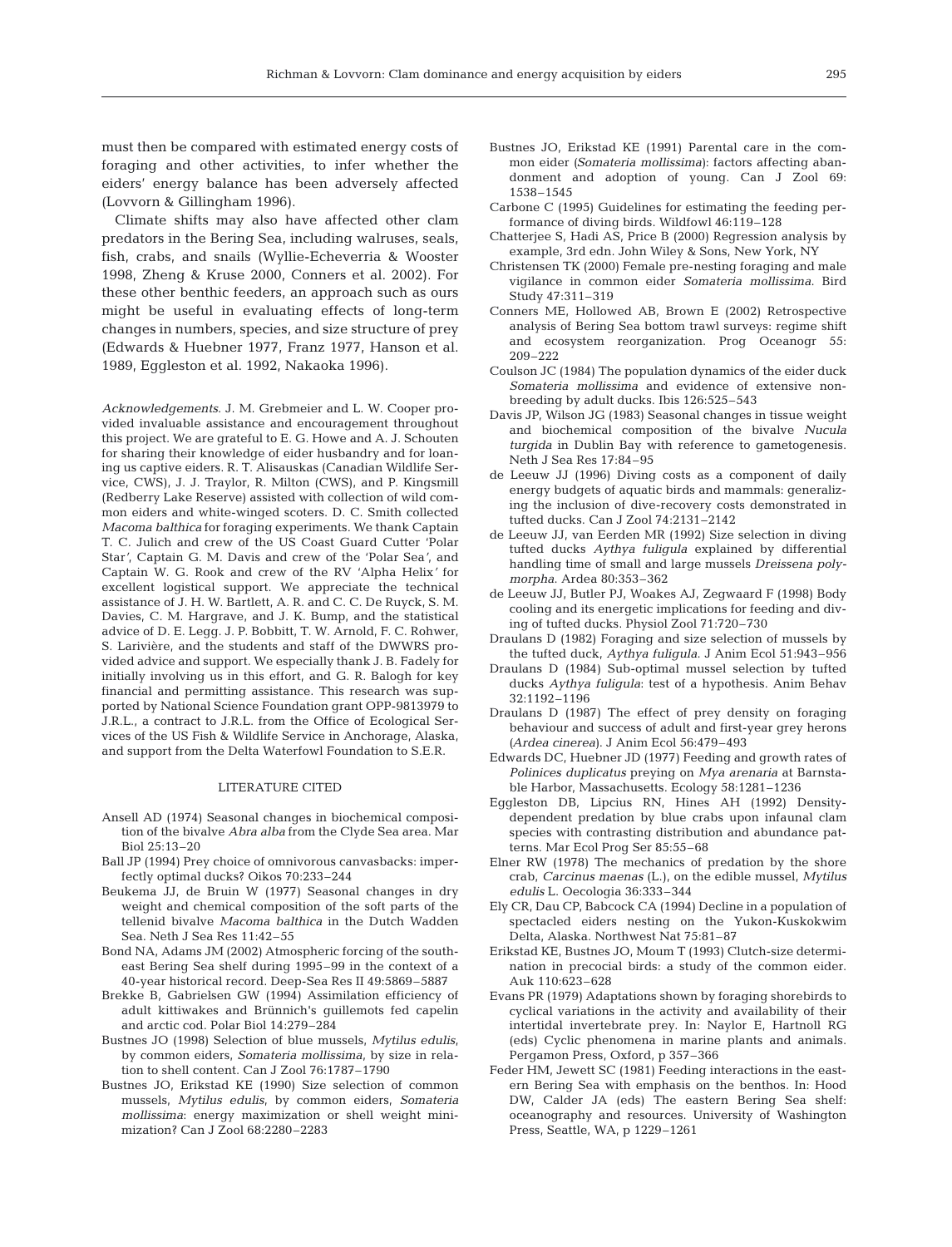- Flint PL, Grand JB, Morse JA, Fondell TF (2000) Late summer survival of adult female and juvenile spectacled eiders on the Yukon-Kuskokwim Delta, Alaska. Waterbirds 23: 292–297
- Franz DR (1977) Size and age-specific predation by *Lunatia heros* (Say, 1822) on the surf clam *Spisula solidissima* (Dillwyn, 1817) off western Long Island, New York. Veliger 20:144–150
- Giles N (1990) Effects of increasing larval chironomid densities on the underwater feeding success of downy tufted ducklings *Aythya fuligula*. Wildfowl 41:99–106
- Grand JB, Flint PL, Petersen MR, Moran CL (1998) Effect of lead poisoning on spectacled eider survival rates. J Wildl Manag 62:1103–1109
- Grebmeier JM, Cooper LW (1995) Influence of the St. Lawrence Island polyna on the Bering Sea benthos. J Geophys Res 100:4439–4460
- Grebmeier JM, Dunton KH (2000) Benthic processes in the northern Bering/Chukchi Seas: status and global change. In: Huntington HP (ed) Impacts of changes in sea ice and other environmental parameters in the Arctic. US Marine Mammal Commission, Washington, DC, p 61–71
- Guillemette JM (1994) Digestive rate constraints in wintering common eiders *(Somateria mollissima)*: implications for flying capabilities. Auk 111:900–909
- Guillemette, JM (1998) The effect of time and digestion constraints in common eiders while feeding and diving over blue mussel beds. Funct Ecol 12:123–131
- Guillemette JM (2001) Foraging before spring migration and before breeding in common eider: does hyperphagia occur? Condor 103:633–638
- Hamilton DJ, Nudds TD, Neate J (1999) Size-selective predation of blue mussels *(Mytilus edulis)* by common eiders *(Somateria mollissima)* under controlled field conditions. Auk 116:403–416
- Hanson JM, Mackay WC, Prepas EE (1989) Effect of sizeselective predation by muskrats *(Ondatra zibethicus)* on a population of unionid clams *(Anodonta grandis simpsoniana)*. J Anim Ecol 58:15–28
- Hare SR, Mantua NJ (2000) Empirical evidence for North Pacific regime shifts in 1977 and 1989. Prog Oceanogr 47: 103–145
- Hilton GM, Houston DC, Furness RW (1998) Which components of diet quality affect retention time of digesta in seabirds? Funct Ecol 12:929–939
- Hilton GM, Furness RW, Houston DC (2000) A comparative study of digestion in North Atlantic seabirds. J Avian Biol 31:36–46
- Hunt GL, Stabeno P, Walters G, Sinclair E, Brodeur RD, Napp JM, Bond NA (2002) Climate change and control of the southeastern Bering Sea pelagic ecosystem. Deep-Sea Res II 49:5821–5853
- Jackson S (1992) Do seabird gut sizes and mean retention times reflect adaptation to diet and foraging method? Physiol Zool 65:674–697
- Jeschke JM, Kopp M, Tollrian R (2002) Predator functional responses: discriminating between handling and digesting prey. Ecol Monogr 72:95–112
- Jorde DG, Owen RB (1988) Efficiency of nutrient use by American black ducks wintering in Maine. J Wildl Manag 52:209–214
- Kaiser MJ, Westhead AP, Hughes RN, Gibson RN (1992) Are digestive characteristics important contributors to the profitability of prey? Oecologia 90:61–69
- Kaseloo PA (2002) Thermal substitution from the heat increment of feeding and activity in dabbling and diving ducks. PhD dissertation, University of Wyoming, Laramie, WY
- Kaseloo PA, Lovvorn JR (2003) Heat increment of feeding and thermal substitution in mallard ducks feeding voluntarily on grain. J Comp Physiol B: 173:207–213
- Kirkwood R, Robertson G (1997) The energy assimilation efficiency of emperor penguins, *Aptenodytes forsteri*, fed a diet of Antarctic krill, *Euphausia superba*. Physiol Zool 70: 27–32
- Korschgen CE (1977) Breeding stress of female eiders in Maine. J Wildl Manag 41:360–373
- Kranz PM (1974) The anastrophic burial of bivalves and its paleoecological significance. J Geol 82:237–265
- Lipcius RN, Hines AH (1986) Variable functional responses of a marine predator in dissimilar homogeneous microhabitats. Ecology 67:1361–1371
- Lovvorn JR (1989) Distributional responses of canvasback ducks to weather and habitat change. J Appl Ecol 26: 113–130
- Lovvorn JR, Gillingham MP (1996) Food dispersion and foraging energetics: a mechanistic synthesis for field studies of avian benthivores. Ecology 77:435–451
- Lovvorn JR, Richman SE, Grebmeier JM, Cooper LW (2003) Diet and body condition of spectacled eiders wintering in pack ice of the Bering Sea. Polar Biol 26:259–267
- Milne H (1976) Body weights and carcass composition of the common eider. Wildfowl 27:115–122
- Muus K (1973) Settling, growth and mortality of young bivalves in the Øresund. Ophelia 12:79–116
- Myers JP, Williams SL, Pitelka FA (1980) An experimental analysis of prey availability for sanderlings (Aves: Scolopacidae) feeding on sandy beach crustaceans. Can J Zool 58:1564–1574
- Nakaoka M (1996) Size-dependent survivorship of the bivalve *Yoldia notabilis* (Yokoyama, 1920): the effect of crab predation. J Shellfish Res 15:355–362
- National Research Council (1996) The Bering Sea ecosystem. National Academy Press, Washington, DC
- Navarro RA, Velasquez CR, Schlatter RP (1989) Diet of the surfbird in southern Chile. Wilson Bull 101:137–141
- Ockelmann WK (1958) The zoology of east Greenland: marine Lamellibranchiata. Medd Grønland 122(4):1–256
- Oosterhuis R, van Dijk K (2002) Effect of food shortage on the reproductive output of common eiders *Somateria mollissima* breeding at Griend (Wadden Sea). Atlantic Seabirds 4:29–38
- Parker H, Holm H (1990) Patterns of nutrient and energy expenditure in female common eiders nesting in the High Arctic. Auk 107:660–668
- Pehrsson O (1975) A 10-year fluctuation pattern of the common eider *(Somateria mollissima)* on the Swedish west coast as a result of food availability. In: Andersson A, Fredga S (eds) Proceedings from the Symposium on Sea Ducks, Stockholm, Sweden. International Waterfowl Research Bureau, Slimbridge, p 91–101
- Petersen GH (1978) Life cycles and population dynamics of marine benthic bivalves from the Disko Bugt area of west Greenland. Ophelia 17:95–120
- Petersen MR, Piatt JF, Trust KA (1998) Foods of spectacled eiders *Somateria fischeri* in the Bering Sea. Wildfowl 49: 124–128
- Petersen MR, Grand JB, Dau CP (2000) Spectacled eider *(Somateria fischeri)*. In: Poole A, Gill F (eds) The birds of North America, No. 57. The Birds of North America Inc., Philadelphia, PA
- Peterson CH, Quammen ML (1982) Siphon nipping: its importance to small fishes and its impact on growth of the bivalve *Protothaca staminea* (Conrad). J Exp Mar Biol Ecol 63:249–268